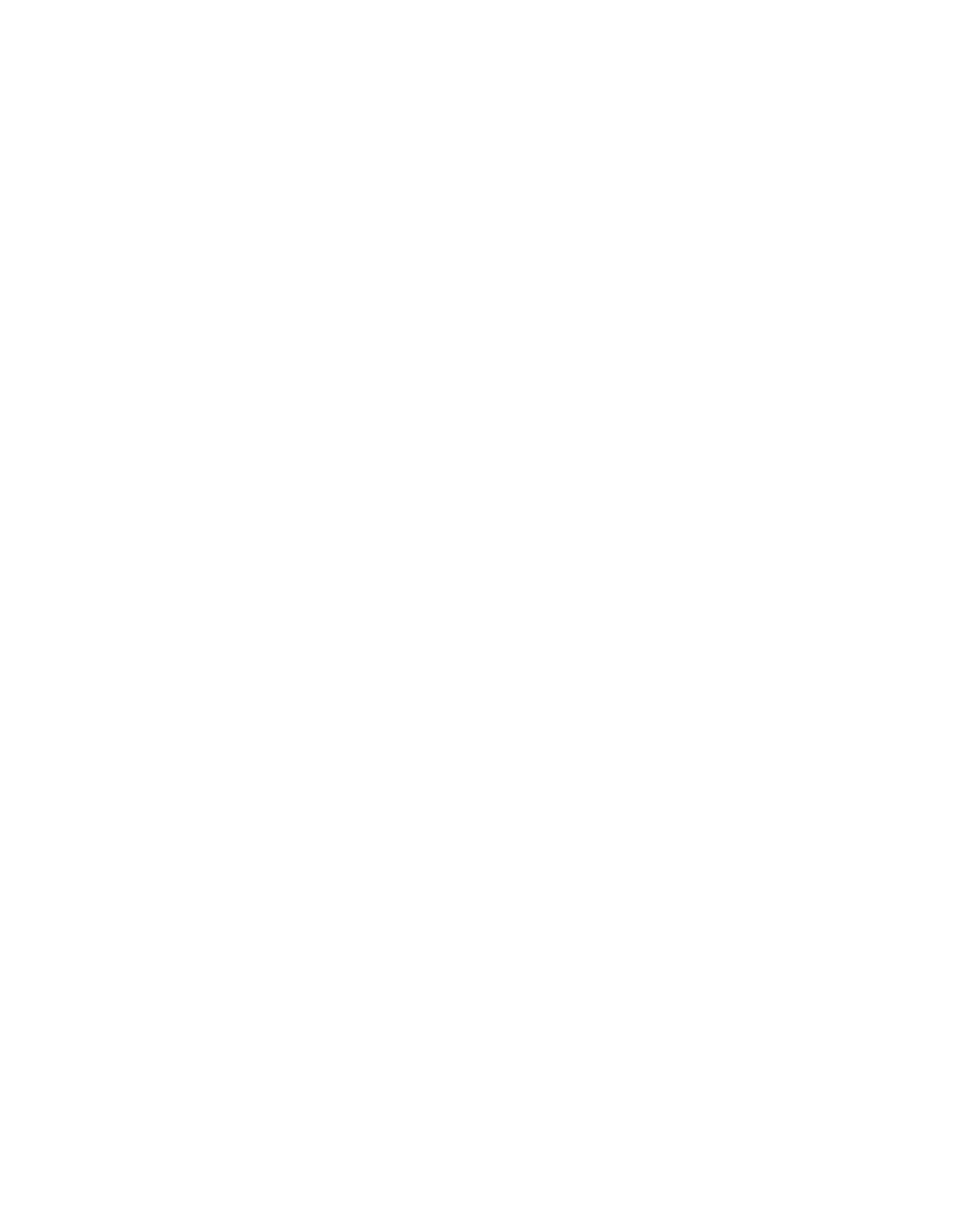

# **2810 Leveling System**

**TABLE OF CONTENTS**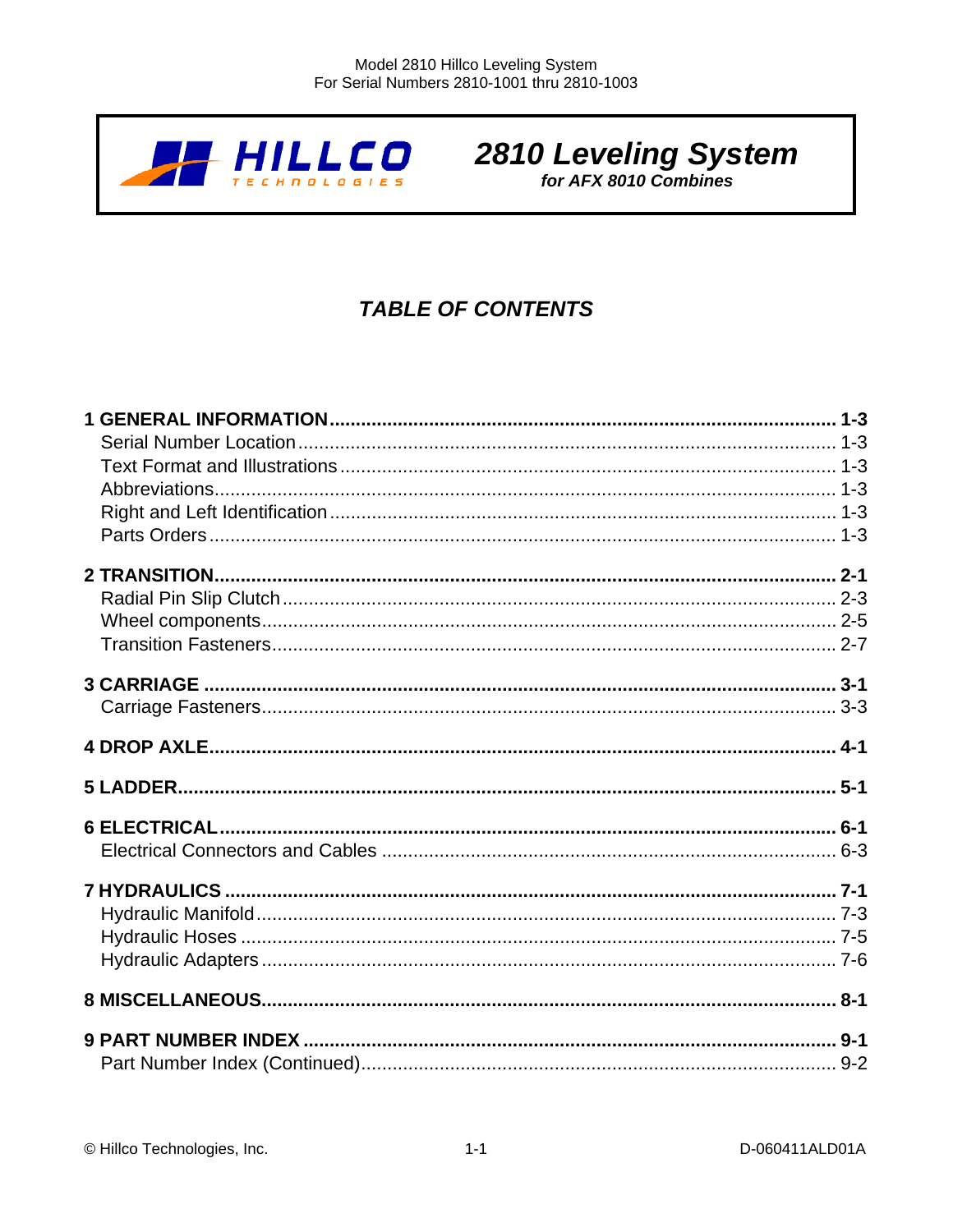Hillco Technologies, Inc. 107 1<sup>st</sup> Avenue Nezperce Id. 83543

www.hillcotechnologies.com

Fax 208.937.2280 Phone 208.937.2461 Toll Free 800.937.2461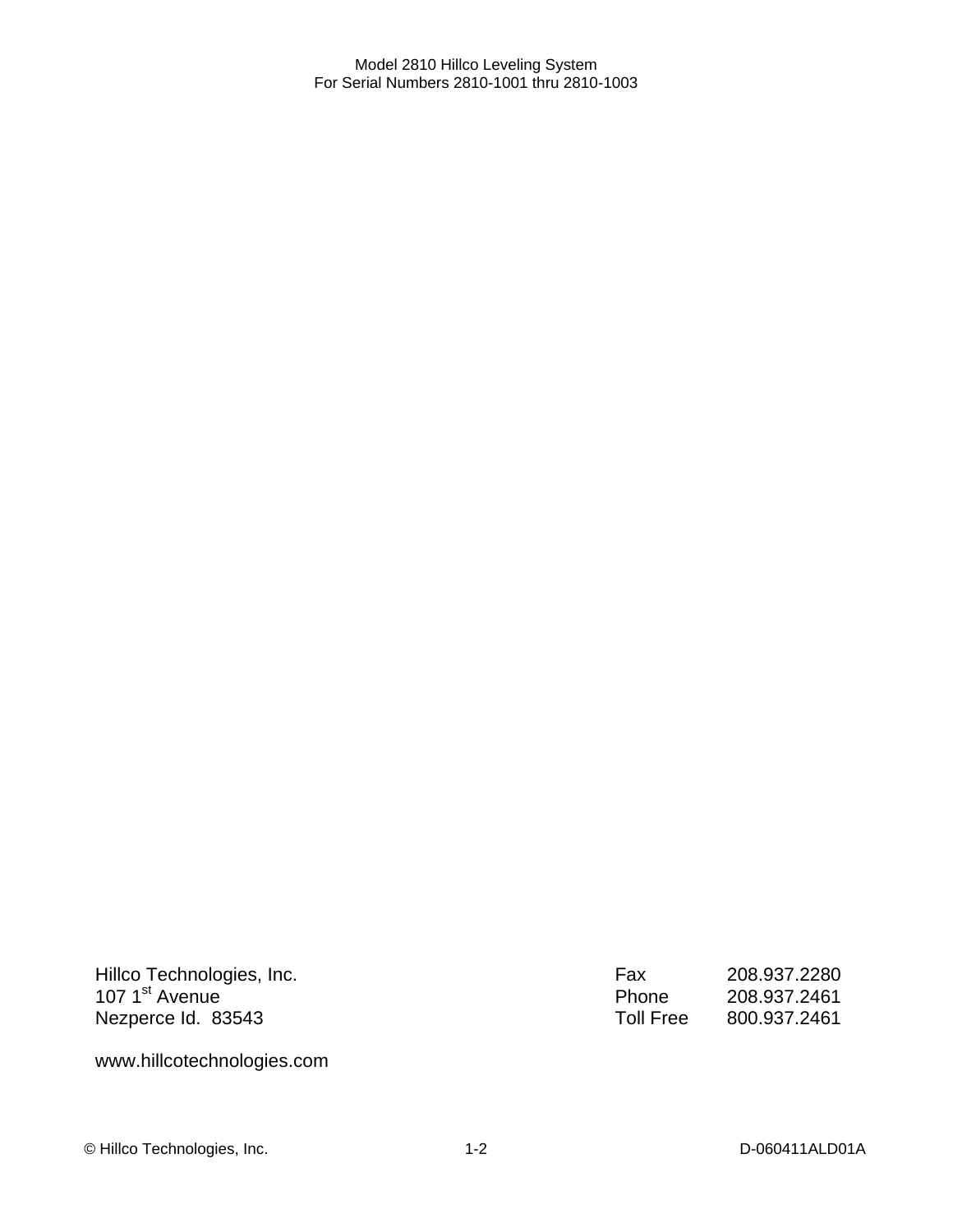#### Model 2810 Hillco Leveling System For Serial Numbers 2810-1001 thru 2810-1003 **1** *GENERAL INFORMATION*

#### *SERIAL NUMBER LOCATION*



#### *TEXT FORMAT AND ILLUSTRATIONS*

The arrangement of this parts catalog is for easy identification of parts. All parts are illustrated in exploded views in proper relation to each other. Some diagrams refer to other pages for further information. Reference numbers used in the illustrations refer to line numbers in the part lists. The part lists appear to the right of all diagrams and correspond with those diagrams. Included in the part lists, along with the reference numbers are part numbers, part descriptions and the quantity of the part required per leveling system.

#### *ABBREVIATIONS*

**SN** "Serial Number" refers to the serial number given to each leveling system (by Hillco Technologies), as well as the serial number given to the combine (by the specific combine manufacturer), the leveling system is installed upon. See above for the leveling system's serial number location. This abbreviation is used interchangeably in both instances. Each Model 2810 Leveling System uses the following serial number format: 2810-XXXX (sequential numbers) **ASM** "Assembly" refers to a whole grouping of parts (usually shown in the diagram

corresponding with the page where "ASM" is shown unless otherwise noted). Some assemblies have parts that are sold separately, however some must be purchased as a single unit. Hillco Product Specialists will be able to assist you with any questions.

**NS** "Not Shown" refers to a part that is not depicted in the illustration.

#### *RIGHT AND LEFT IDENTIFICATION*

The reference to right-hand and left-hand in this catalog is identified by the operator sitting in the operator's seat, looking toward the front of the machine (in normal forward travel).

### *PARTS ORDERS*

Orders must specify product model, serial number, correct part number, complete description, quantity required, method of shipment, shipping address, and billing address.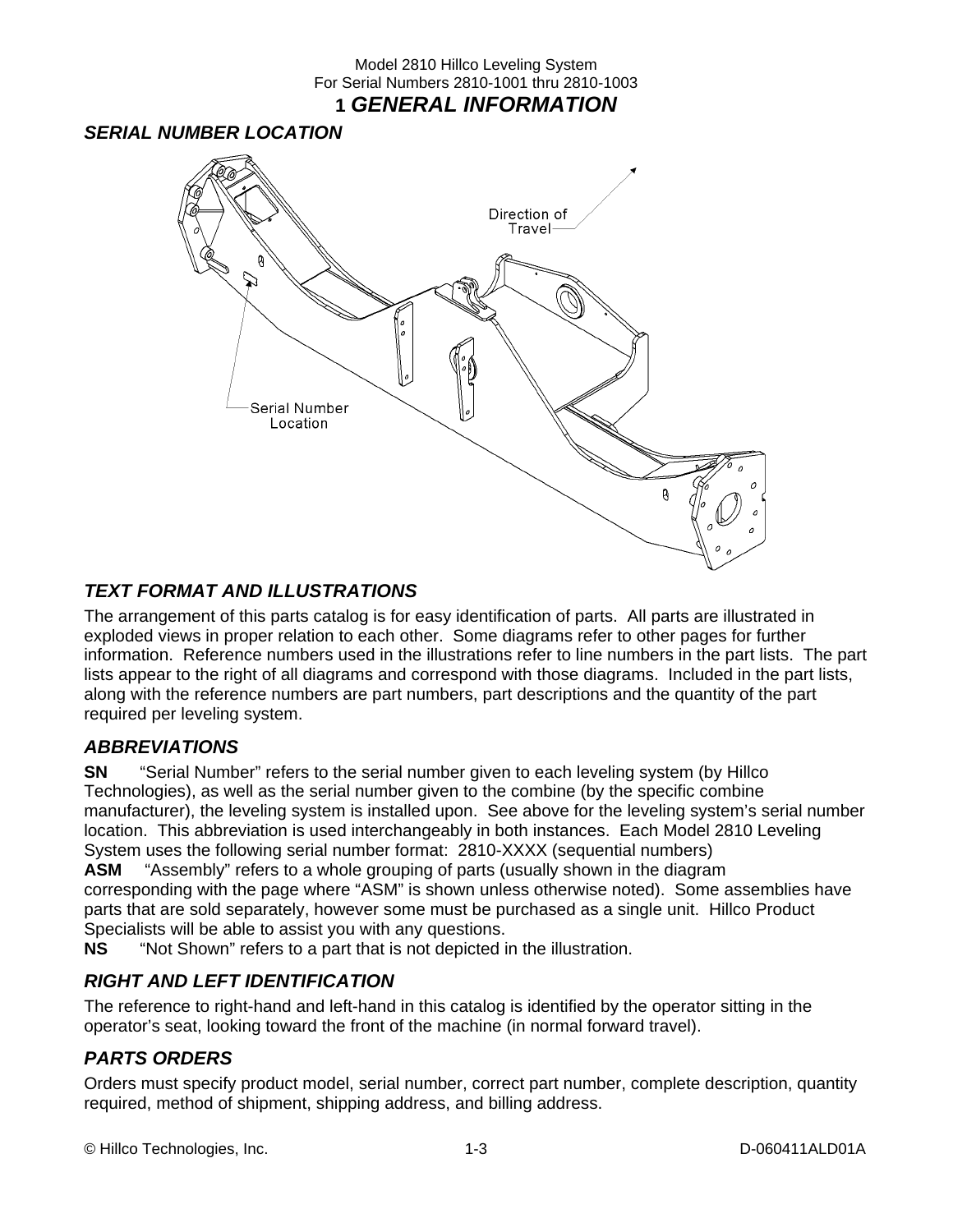**2** *TRANSITION* 



© Hillco Technologies, Inc. 2-1 2-1 D-060411ALD01A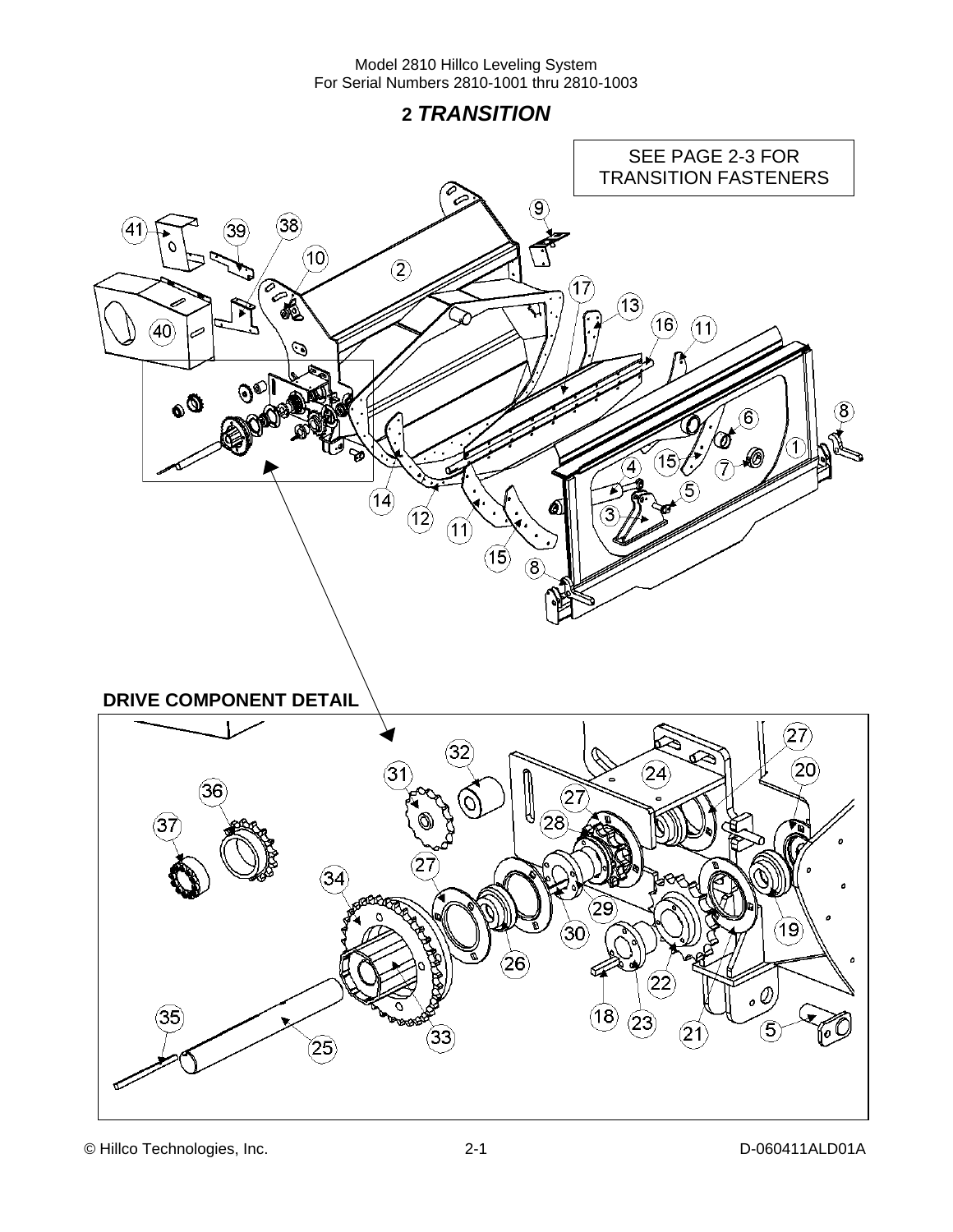|                        | <b>TRANSITION COMPONENTS</b> |                |                                     |                                 |  |  |
|------------------------|------------------------------|----------------|-------------------------------------|---------------------------------|--|--|
| REF.                   | <b>PART NO.</b>              | QTY.           | <b>PART NAME</b>                    | <b>DESCRIPTION</b>              |  |  |
| 1                      | LA-251511                    | 1              | <b>TA ASM</b>                       |                                 |  |  |
| $\overline{c}$         | LA-251621                    | 1              | <b>TT ASM</b>                       |                                 |  |  |
| $\overline{3}$         | LA-229022                    | 1              | TM MOUNT ASM, ROD                   |                                 |  |  |
| 4                      | HC-100706                    | 1              | <b>CYLINDER, SLAVE</b>              | <b>SEE HYDRAULIC PAGE</b>       |  |  |
| 5                      | LA-229071                    | 2              | TM PIN ASM, TRIM CYLINDER           |                                 |  |  |
| 6                      | LTP-241721                   | $\mathbf{1}$   | <b>BUSHING, PIVOT</b>               |                                 |  |  |
| $\overline{7}$         | LM-226841                    | 1              | TM COLLAR, PIVOT                    |                                 |  |  |
| 8                      | LM-250641                    | $\overline{2}$ | TM ARM, HEADER LOCK                 |                                 |  |  |
| 9                      | LA-253621                    | 1              | TM ASM, HYDRAULIC COUPLER           |                                 |  |  |
| 10                     | LM-251791                    | $\overline{2}$ | TM SPACER, EYEBOLT                  |                                 |  |  |
| 11                     | LP-249871                    | 2              | TM UHMW, BACKING                    |                                 |  |  |
| $\overline{12}$        | LM-229152                    | 1              | TM PLATE, WEAR BOTTOM               |                                 |  |  |
| 13                     | LM-229161                    | 1              | TM PLATE, WEAR LH                   |                                 |  |  |
| 14                     | LM-229171                    | 1              | TM PLATE, WEAR RH                   |                                 |  |  |
| 15                     | LM-249861                    | $\overline{2}$ | TM PLATE, BACKING                   |                                 |  |  |
|                        |                              |                | <b>BEATER SHAFT</b>                 |                                 |  |  |
| 16                     | LA-251631                    | 1              | TB ASM, SHAFT                       | MUST BE USED WITH METAL PADDLES |  |  |
| 17                     | LM-251001                    | $\overline{2}$ | TB PADDLE, METAL                    | <b>NOT SUITABLE FOR CORN</b>    |  |  |
| 18                     | LM-212701                    | $\mathbf{1}$   | TM KEY, BEATER DRIVE                |                                 |  |  |
| 19                     | MC-100548                    | $\mathbf{1}$   | INSERT, BEARING, 1-7/16             |                                 |  |  |
| $\overline{20}$        | LA-243691                    | $\overline{2}$ | TM ASM, INNER FLANGETTE             |                                 |  |  |
| 21                     | MC-101339                    | 1              | <b>FLANGETTES, RND BEARING</b>      |                                 |  |  |
| 22                     | MC-136151                    | 1              | SPROCKET, 80P, 14T TAPER BORE       |                                 |  |  |
| 23                     | MC-135511                    | 1              | HUB, SPLIT TAPER 1-7/16             |                                 |  |  |
| <b>NS</b>              | LP-213242                    | 1              | TM CHAIN, 30 PIN 80P                |                                 |  |  |
| NS                     | MC-139341                    | 1              | LINK, CONNECTING, 80P               |                                 |  |  |
| $\overline{\text{NS}}$ | MC-139351                    | 1              | LINK, OFFSET, 80P                   |                                 |  |  |
|                        |                              |                | <b>TRANSITION THROAT JACK SHAFT</b> |                                 |  |  |
| 24                     | LA-251321                    | 1              | TM ASM, JS MOUNTING                 |                                 |  |  |
| 25                     | LM-251771                    | $\mathbf{1}$   | <b>TT SHAFT, JACK</b>               |                                 |  |  |
| 26                     | MC-100548                    | $\overline{2}$ | INSERT, BEARING, 1-7/16             |                                 |  |  |
| 27                     | MC-101339                    | 4              | <b>FLANGETTES, RND BEARING</b>      |                                 |  |  |
| 28                     | MC-135491                    | 1              | SPROCKET, 80P, 11T TAPER BORE       |                                 |  |  |
| 29                     | MC-135511                    | 1              | HUB, SPLIT TAPER 1-7/16             |                                 |  |  |
| 30                     | LM-212701                    | 1              | TM KEY, BEATER DRIVE                |                                 |  |  |
| 31                     | MC-100237                    | 1              | SPROCKET, IDLER, 60P, 15T, 5/8B     |                                 |  |  |
| $\overline{32}$        | LM-251881                    | 1              | TM SPACER, 60P IDLER SPROCKET       |                                 |  |  |
| 33                     | LA-259821                    | 1              | RADIAL PIN SLIP CLUTCH              | SEE RADIAL PIN SLIP CLUTCH PAGE |  |  |
| 34                     | LM-226532                    | 1              | TM SPROCKET, RADIAL SLIP CLUTCH     |                                 |  |  |
| 35                     | LM-244471                    | 1              | TM KEY, RADIAL SLIP CLUTCH          |                                 |  |  |
| 36                     | LM-219801                    | 1              | TM SPROCKET, POWER LOCK, 15T, 60P   |                                 |  |  |
| 36                     | LM-255211                    | 1              | TM SPROCKET, POWER LOCK, 18T, 60P   |                                 |  |  |
| 37                     | MC-101838                    | 1              | HUB, POWER LOCK, 1-3/8B             |                                 |  |  |
| $\overline{\text{NS}}$ | LP-251781                    | 1              | TM CHAIN, 66 PIN 60P                |                                 |  |  |
| <b>NS</b>              | MC-139361                    | 1              | LINK, CONNECTING, 60P               |                                 |  |  |
| <b>NS</b>              | MC-139371                    | 1              | LINK, OFFSET, 60P                   |                                 |  |  |
|                        |                              |                | <b>FEEDER HOUSE BEATER DRIVE</b>    |                                 |  |  |
| 38                     | LM-253831                    |                | TM BRKT, LOWER SHIELD               |                                 |  |  |
| 39                     | LM-253841                    | 1              | TM BRKT, UPPER SHIELD               |                                 |  |  |
| 40                     | LM-253861                    | 1              | TM SHIELD, MAIN DRIVE               |                                 |  |  |
| 41                     | LM-253851                    | 1              | TM SHIELD, INNER DRIVE              |                                 |  |  |
|                        |                              |                |                                     |                                 |  |  |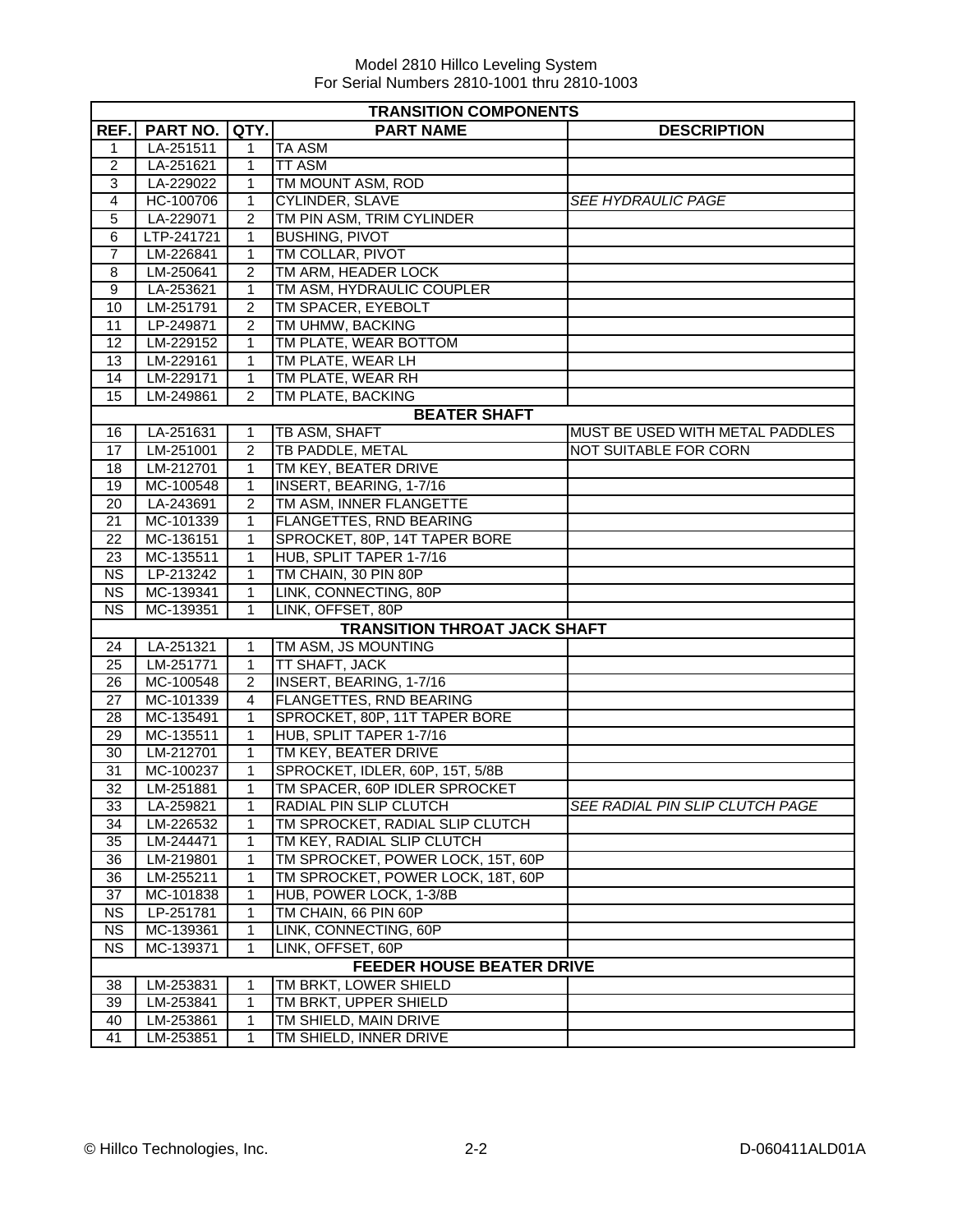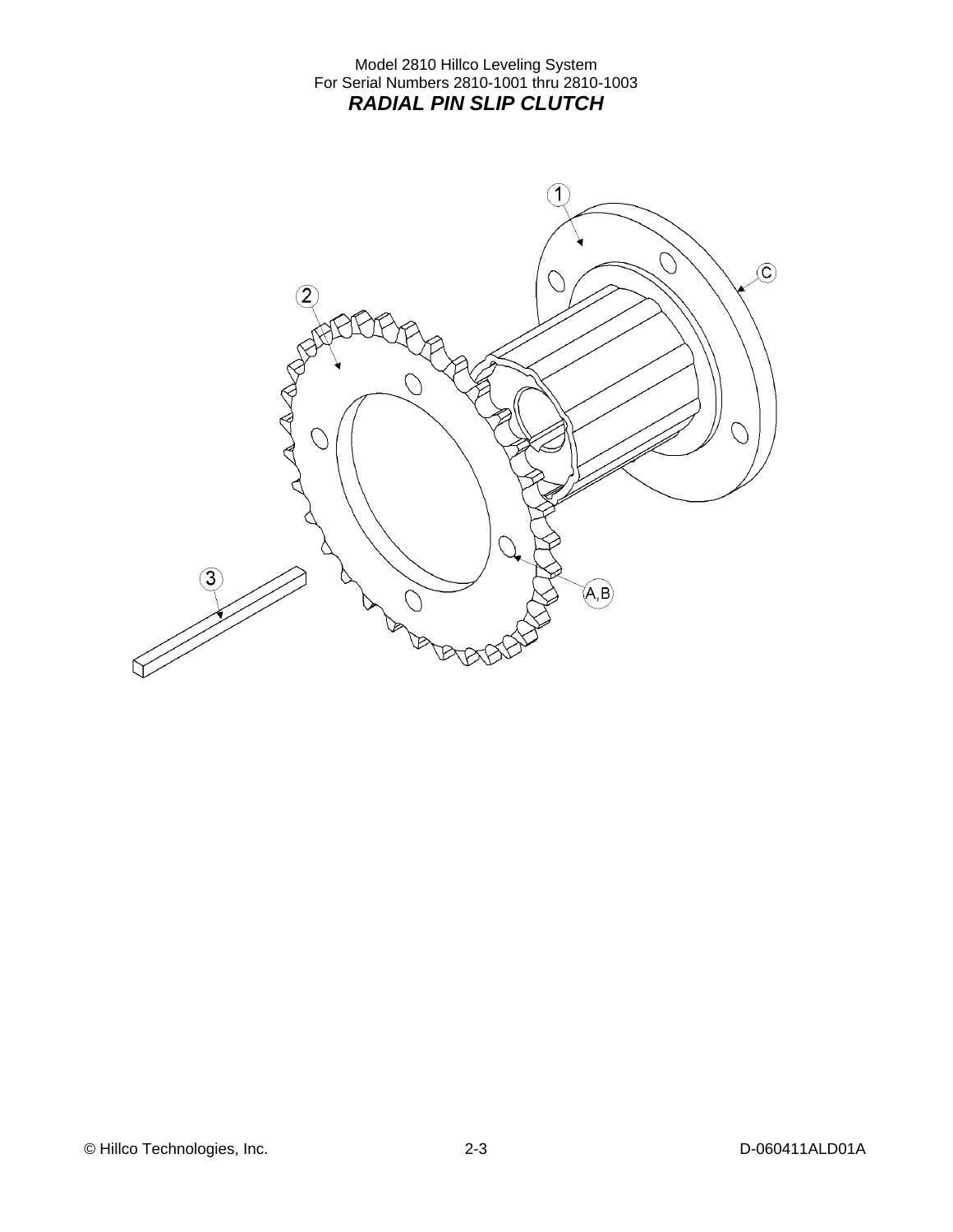| <b>RADIAL PIN SLIP CLUTCH</b> |             |               |                                         |                    |  |
|-------------------------------|-------------|---------------|-----------------------------------------|--------------------|--|
| REF.                          | PART NO.    | QTY.          | <b>PART NAME</b>                        | <b>DESCRIPTION</b> |  |
|                               | MC-136921   |               | <b>RADIAL PIN SLIP CLUTCH</b>           |                    |  |
| $\mathcal{P}$                 | LM-226532   |               | TM SPROCKET, RADIAL SLIP CLUTCH         |                    |  |
| 3                             | LM-244471   |               | TM KEY, RADIAL SLIP CLUTCH              |                    |  |
|                               |             |               |                                         |                    |  |
|                               |             |               | <b>RADIAL PIN SLIP CLUTCH FASTENERS</b> |                    |  |
| REF.                          | PART NO.    | QTY.          | <b>PART NAME</b>                        | <b>WHERE USED</b>  |  |
| A                             | F-HC8-08F20 | 4             | HC8 1/2-20 X 1-1/4                      |                    |  |
| B                             | F-LWH-08    | 4             | LW 1/2 HD                               |                    |  |
| C                             | F-SSS-06C08 | $\mathcal{P}$ | SCREW, SOCKET SET 3/8-16 X 1/2          |                    |  |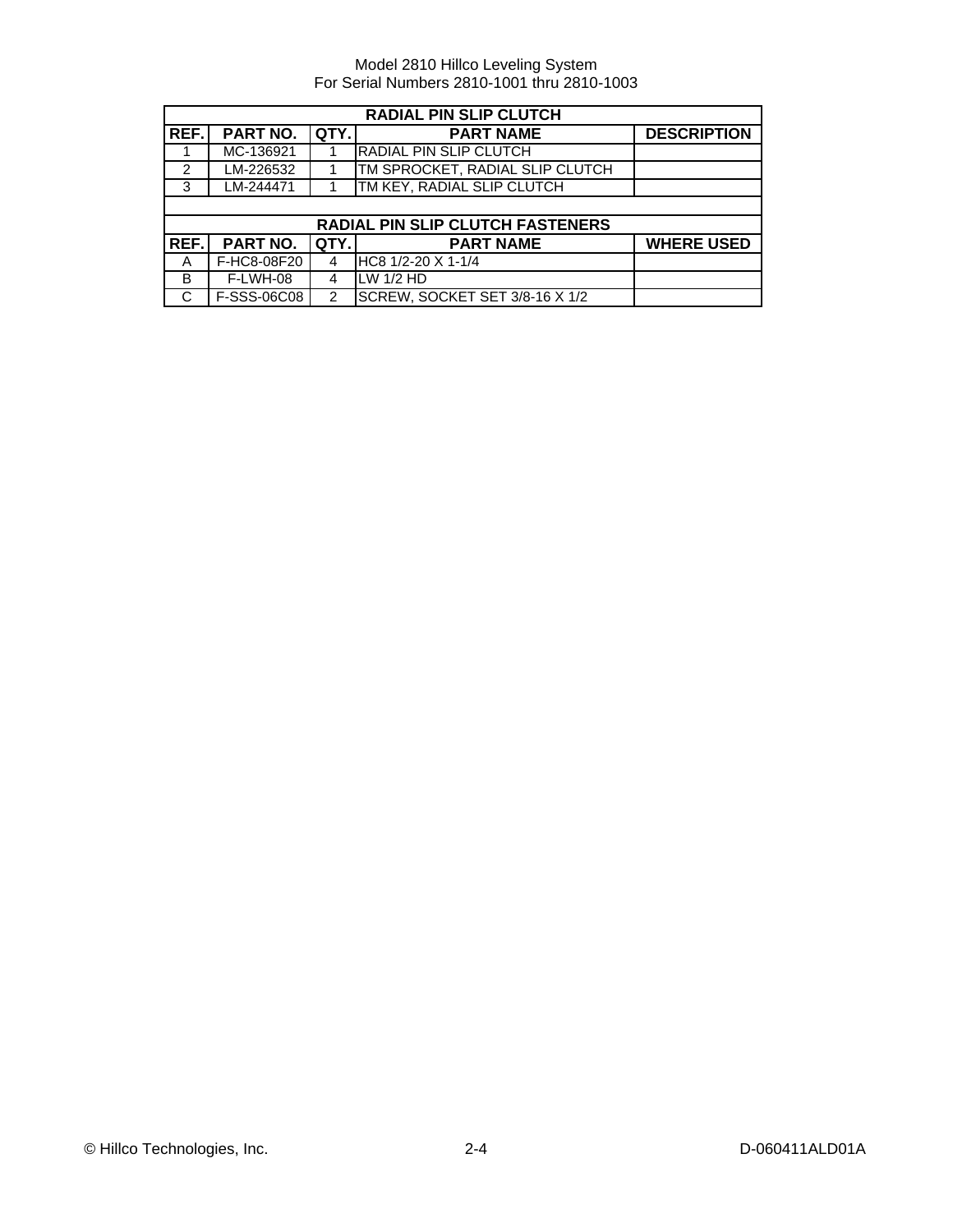Model 2810 Hillco Leveling System For Serial Numbers 2810-1001 thru 2810-1003 *WHEEL COMPONENTS* 



© Hillco Technologies, Inc. 2-5 2012 12:5 D-060411ALD01A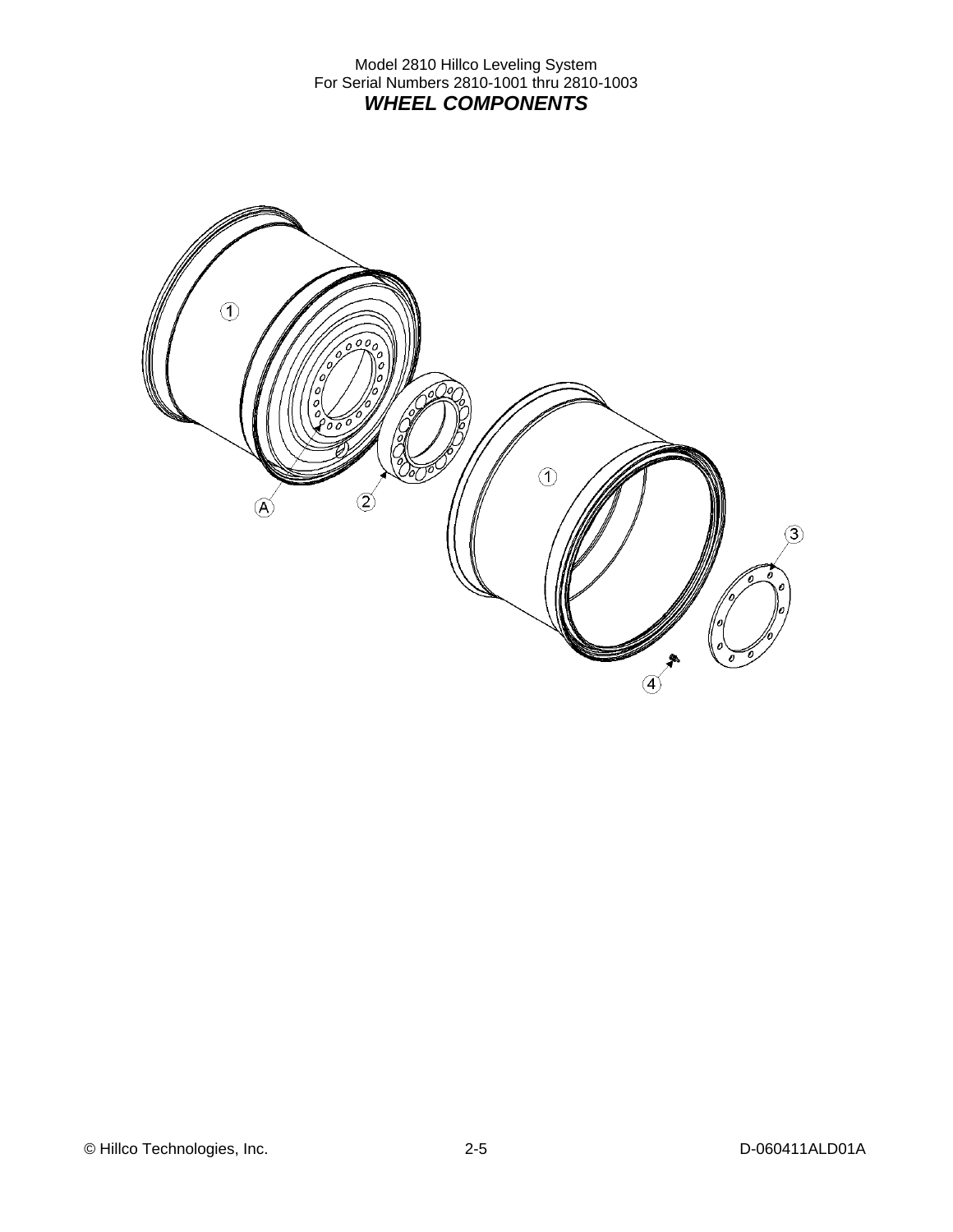| <b>WHEEL COMPONENTS</b> |                                   |                |                                            |                              |  |
|-------------------------|-----------------------------------|----------------|--------------------------------------------|------------------------------|--|
|                         |                                   |                | FOR COMBINES WITH 24.5-32 WHEELS AND TIRES |                              |  |
| REF.                    | <b>PART NO.</b>                   | QTY.           | <b>PART NAME</b>                           | <b>DESCRIPTION</b>           |  |
| 1                       | MC-140211                         | 4              | WHEEL ASM, 32 X 21.00 COMPLETE             |                              |  |
| $\mathfrak{p}$          | LP-252211                         | $\overline{2}$ | LM SPACER, DUAL WHEEL                      |                              |  |
| 3                       | LM-252231                         | 2              | LM WASHER, DUAL WHEEL                      |                              |  |
| 4                       | MC-141941                         | 4              | <b>VALVE STEM</b>                          |                              |  |
| <b>NS</b>               | MC-140231                         | 4              | TIRE, RADIAL, AT, DT, TLR1W                |                              |  |
|                         |                                   |                | <b>WHEEL FASTENERS</b>                     |                              |  |
|                         |                                   |                | FOR COMBINES WITH 24.5-32 WHEELS AND TIRES |                              |  |
| REF.                    | PART NO.                          | QTY.           | <b>PART NAME</b>                           | <b>WHERE USED</b>            |  |
| A                       | F-HC-22M150E                      | 20             | IHC-10.9 M22 X 1.5 X 150                   | <b>HD WHEELS WITH SPACER</b> |  |
| A                       | <b>CNH PART</b><br>NUMBER: 336945 | 20             | <b>NUTS</b>                                |                              |  |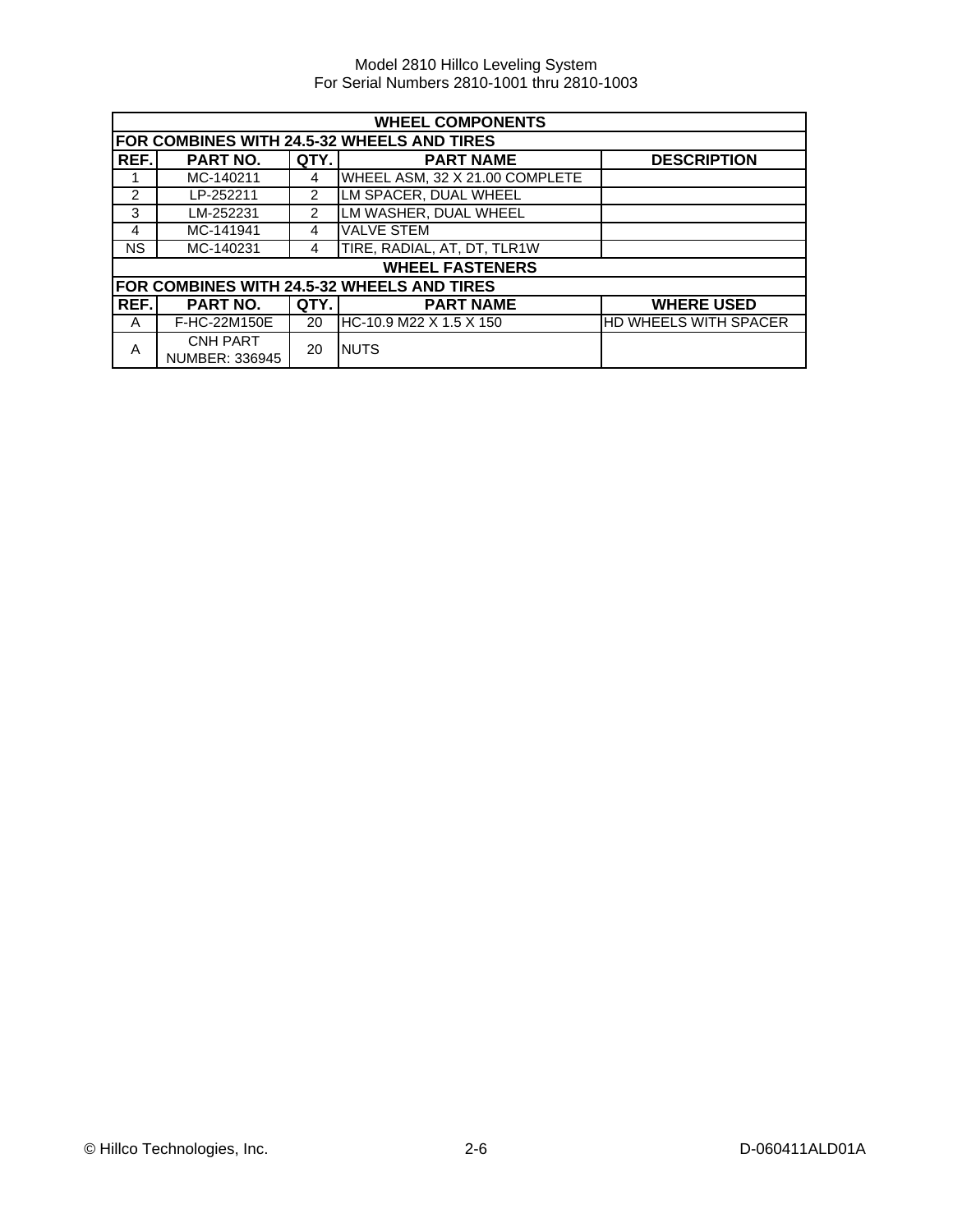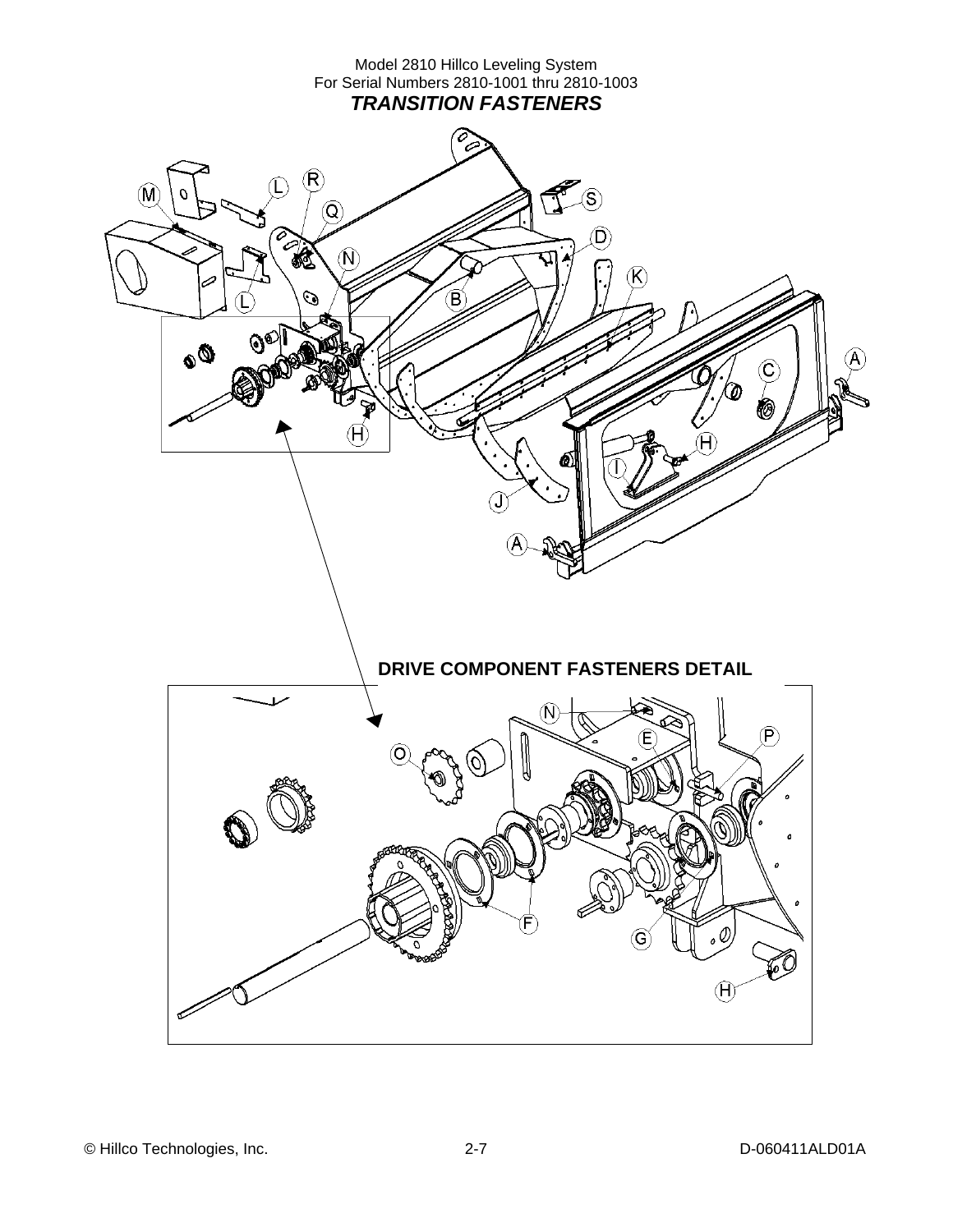|                       | <b>TRANSITION FASTENERS</b> |                |                                    |                                   |  |
|-----------------------|-----------------------------|----------------|------------------------------------|-----------------------------------|--|
| REF.                  | PART NO.                    | QTY.           | <b>PART NAME</b>                   | <b>WHERE USED</b>                 |  |
| A                     | F-PCL-16X32                 | 2              | PIN, CLEVIS, 1 X 2                 | <b>HEADER LOCK ARM</b>            |  |
| A                     | F-PCT-03X32                 | $\overline{2}$ | PIN, COTTER, 3/16 X 2              | <b>HEADER LOCK ARM</b>            |  |
| A                     | F-PQR-08X32                 | 2              | PIN, QUICK RELEASE 1/2" DIA. X 2"  | <b>HEADER LOCK ARM</b>            |  |
| B                     | F-MB-14NR40                 | 3              | BUSHING, MACH 14 GA, NR, 2-1/2" ID | ITT PIVOT PIN                     |  |
| $\overline{\text{c}}$ | F-HC-16M120E                | 1              | HC-10.9 M16 X 2.00 X 120           | <b>TT PIVOT PIN COLLAR</b>        |  |
| $\overline{\text{c}}$ | F-HNS-16ME                  | $\mathbf{1}$   | HN-10.9 M16 X 2.00 STV             | <b>TT PIVOT PIN COLLAR</b>        |  |
| D                     | F-FHS-8M016E                | 29             | FHSC-10.9 M8 X 1.25 X 16           | <b>TT FACE PLATE</b>              |  |
| E                     | F-HCF-10M016F               | 3              | FLHC-8.8 M10 X 1.50 X 16           | <b>INNER JACKSHAFT BEARING</b>    |  |
| F                     | F-CB-10M030F                | 3              | CARR-8.8 M10 X 1.50 X 30           | OUTER JACKSHAFT BEARING           |  |
| F                     | F-HNF-10MF                  | 3              | FLHN-8.8 M10 X 1.50                | OUTER JACKSHAFT BEARING           |  |
| G                     | F-CB-10M030F                | 6              | CARR-8.8 M10 X 1.50 X 30           | <b>TT BEATER BRNG</b>             |  |
| G                     | F-HNF-10MF                  | 6              | FLHN-8.8 M10 X 1.50                | <b>TT BEATER BRNG</b>             |  |
| H                     | F-HCF-10M020E               | $\overline{2}$ | MM FLHC-10.9 M10 X 1.50 X 20       | <b>SLAVE CYLINDER MOUNT PIN</b>   |  |
|                       | F-HC-16M050E                | 3              | HC-10.9 M16 X 2.00 X 50            | <b>ROD MNT</b>                    |  |
| ı                     | F-HNS-16ME                  | $\overline{3}$ | HN-10.9 M16 X 2.00 STV             | <b>ROD MNT</b>                    |  |
| J                     | F-HCF-12M040E               | 10             | FLHC-10.9 M12 X 1.75 X 40          | <b>BACKING PLATES</b>             |  |
| Κ                     | F-HNF-12ME                  | 18             | <b>I</b> FLHN-10.9 M12 X 1.75      | <b>STEEL PADDLES</b>              |  |
| K                     | F-HCF-12M030E               | 18             | FLHC-10.9 M12 X 1.75 X 30          | <b>STEEL PADDLES</b>              |  |
| L                     | F-HC-8M025F                 | 4              | HC-8.8 M8 X 1.25 X 25              | <b>MAIN BTR DRIVE SHIELD BRKT</b> |  |
| L                     | F-HNF-8MF                   | 4              | FLHN-8.8 M8 X 1.25                 | MAIN BTR DRIVE SHIELD BRKT        |  |
| м                     | F-HC-8M016F                 | 4              | HC-8.8 M8 X 1.25 X 16              | <b>MAIN BTR DRIVE SHIELD</b>      |  |
| M                     | F-HNF-08MF                  | $\overline{4}$ | FLHN-8.8 M8 X 1.25                 | <b>MAIN BTR DRIVE SHIELD</b>      |  |
| <b>NS</b>             | F-HC-8M025F                 | $\overline{2}$ | HC-8.8 M8 X 1.25 X 25              | <b>INNER BTR DRIVE SHIELD</b>     |  |
| <b>NS</b>             | F-HNF-8MF                   | 2              | FLHN-8.8 M8 X 1.25                 | <b>INNER BTR DRIVE SHIELD</b>     |  |
| ${\sf N}$             | F-HNF-12ME                  | 4              | FLHN-10.9 M12 X 1.75               | TT 80P CHAIN ADJUSTER             |  |
| $\Omega$              | F-HC-16M110E                | 1              | HC-10.9 M16 X 2.0 X 110            | 60P IDLER SPROCKET                |  |
| $\circ$               | F-HNS-16ME                  | 1              | HN-10.9 M16 X 2.0 STV              | 60P IDLER SPROCKET                |  |
| $\circ$               | F-FWH-10                    | 5              | <b>FW 5/8 HD</b>                   | 60P IDLER SPROCKET                |  |
| P                     | F-FWH-08                    | $\overline{2}$ | <b>FW 1/2 HD</b>                   | TT 80P CHAIN ADJUSTER             |  |
| $\overline{P}$        | F-HNJ-12MF                  | 2              | HN-8.8 M12 X 1.75 JAM              | TT 80P CHAIN ADJUSTER             |  |
| Q                     | F-EYB-20M150E               | 2              | EYEBOLT M20 X 2.50 X 150           | ANGLE ADJUSTMENT                  |  |
| Q                     | F-HNF-20ME                  | 4              | FLHN-10.9 M20 X 2.50               | <b>ANGLE ADJUSTMENT</b>           |  |
| R                     | F-CB-12C56                  | $\overline{2}$ | CARR-GR. 5 3/4-10 X 3-1/2          | ANGLE ADJUSTMENT                  |  |
| R                     | F-HNF-12C                   | 2              | FLHN-GR, 5 3/4-10                  | ANGLE ADJUSTMENT                  |  |
| $\overline{s}$        | F-HCF-10M025E               | $\overline{2}$ | FLHC-10.9 M10 X 1.50 X 25          | HEADER HYDRAULIC COUPLER MNT      |  |
| $\overline{s}$        | F-HNF-10ME                  | $\overline{2}$ | FLHN-10.9 M10 X 1.50               | HEADER HYDRAULIC COUPLER MNT      |  |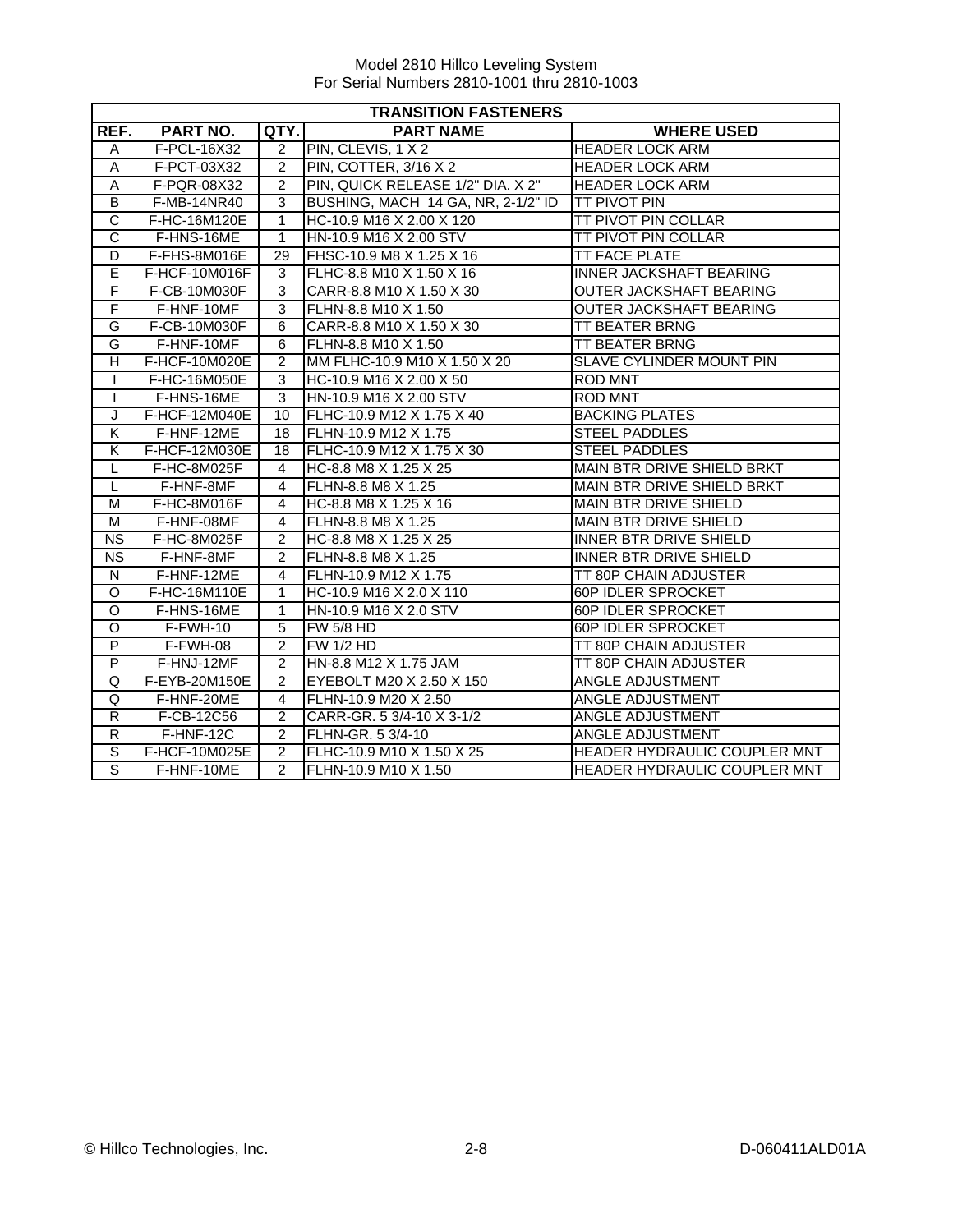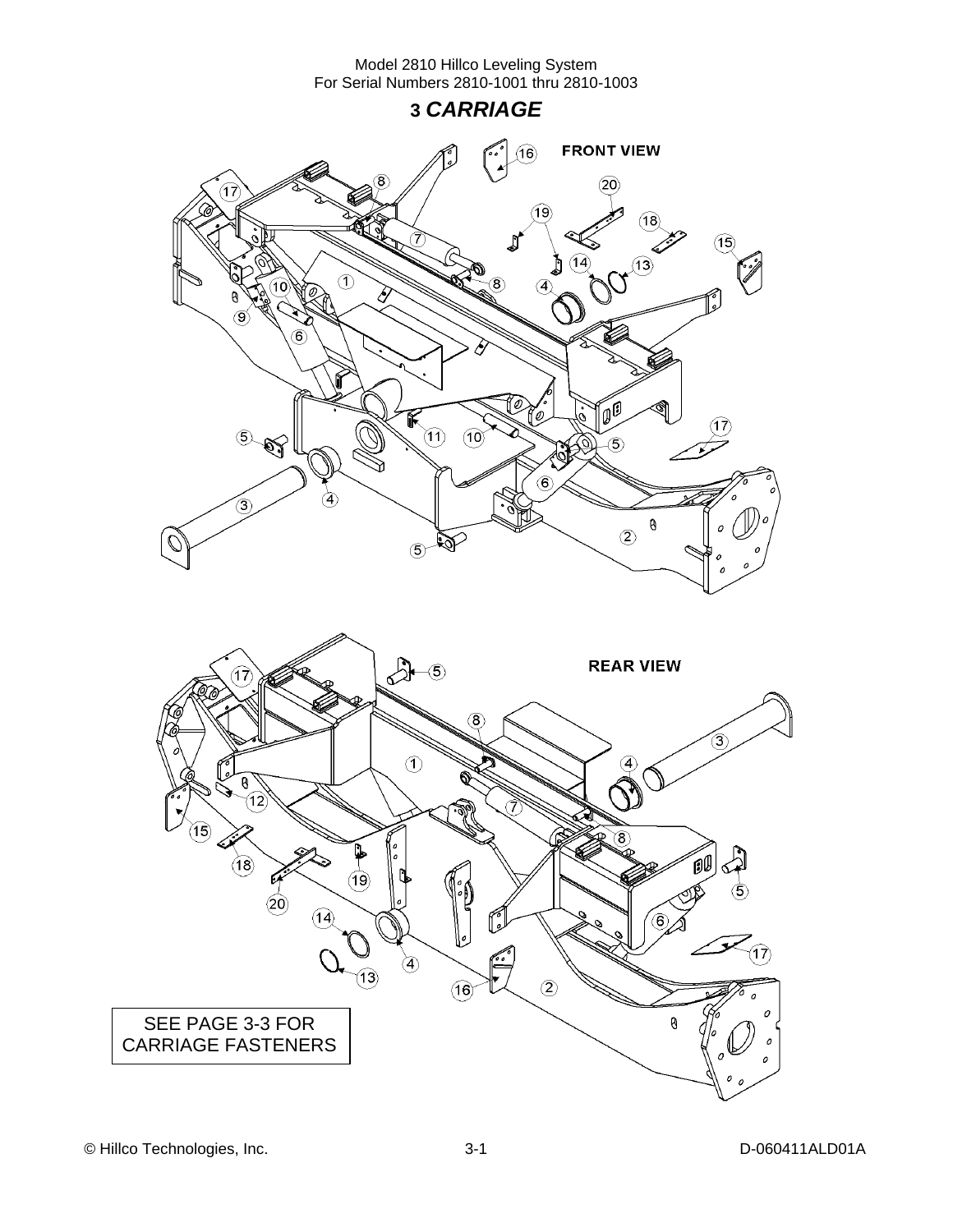|                 | <b>CARRIAGE COMPONENTS</b> |                          |                                                 |                                                   |  |  |  |
|-----------------|----------------------------|--------------------------|-------------------------------------------------|---------------------------------------------------|--|--|--|
| REF.            | PART NO.                   | QTY.                     | <b>PART NAME</b>                                | <b>DESCRIPTION</b>                                |  |  |  |
| 1               | LA-251491                  | $\mathbf{1}$             | CO ASM                                          |                                                   |  |  |  |
| $\overline{2}$  | LA-251531                  | $\mathbf{1}$             | <b>CU ASM</b>                                   |                                                   |  |  |  |
| 3               | LA-247481                  | $\mathbf{1}$             | CM ASM, MAIN PVT PIN                            |                                                   |  |  |  |
| $\overline{4}$  | LP-251071                  | $\overline{2}$           | CO BUSHING, PIVOT                               |                                                   |  |  |  |
| $\overline{5}$  | LA-230551                  | $\overline{4}$           | CM PIN ASM, MAIN CYLINDER                       |                                                   |  |  |  |
| $\overline{6}$  | HC-102218                  | $\overline{2}$           | <b>CYLINDER, MAIN</b>                           | <b>SEE HYDRAULICS PAGE</b>                        |  |  |  |
| $\overline{7}$  | HC-101842                  | $\mathbf{1}$             | <b>CYLINDER, MASTER</b>                         | <b>SEE HYDRAULICS PAGE</b>                        |  |  |  |
| 8               | LA-229071                  | 4                        | TM PIN ASM, TRIM CYLINDER                       |                                                   |  |  |  |
| 9               | HC-139151                  | 2                        | VALVE, 3-PORT COUNTERBALANCE                    | <b>SEE HYDRUALICS PAGE</b>                        |  |  |  |
| 10              | LM-253791                  | $\overline{2}$           | CM PIN, HEADER LIFT CYLINDER                    |                                                   |  |  |  |
| 11              | LP-251551                  | $\overline{c}$           | <b>EM PLATE, LIMIT STOP</b>                     |                                                   |  |  |  |
| 12              | LL20-100790                | 1                        | PLATE, SERIAL NUMBER                            |                                                   |  |  |  |
| $\overline{13}$ | MC-138651                  | $\mathbf{1}$             | SNAP RING 4"                                    |                                                   |  |  |  |
| 14              | MC-138641                  | $\overline{2}$           | WASHER 4.016" ID X 4.764" OD X .048             |                                                   |  |  |  |
| $\overline{15}$ | LA-251471                  | $\mathbf{1}$             | CM ASM, LEFT SWING ARM MNT                      |                                                   |  |  |  |
| 16              | LA-251481                  | $\mathbf{1}$             | CM ASM, RIGHT SWING ARM MNT                     |                                                   |  |  |  |
| 17              | LP-251461                  | $\overline{2}$           | CM PLATE, FINAL BOLT COVER                      |                                                   |  |  |  |
| <b>NS</b>       | MC-137501                  | $\overline{\mathcal{L}}$ | <b>WASHER, QUICK REPAIR 2"</b>                  | <b>OPTIONAL -- SAFETY STOP</b>                    |  |  |  |
| <b>NS</b>       | MC-137251                  | $\tilde{?}$              | COLLAR, 2- PIECE, CLAMPING 2" BORE              | <b>OPTIONAL -- SAFETY STOP --</b>                 |  |  |  |
|                 |                            |                          |                                                 | <b>QTY AS NEEDED</b>                              |  |  |  |
|                 |                            |                          |                                                 |                                                   |  |  |  |
|                 |                            |                          | <b>MISCELLANEOUS CARRIAGE COMPONENTS</b>        |                                                   |  |  |  |
| REF.            | <b>PART NO.</b>            | QTY.                     | <b>PART NAME</b>                                | <b>DESCRIPTION</b>                                |  |  |  |
| 18              | LM-251861                  | 1                        | HM FLAT, HYDRO HOSE BRACKET                     |                                                   |  |  |  |
| 19              | LM-251871                  | 2                        | HM MOUNT, BRAKE LINE                            |                                                   |  |  |  |
| 20              | LA-251831                  | 1                        | HM ASM, HYDRO HOSE BRACKET                      |                                                   |  |  |  |
| <b>NS</b>       | HC-140461                  | $\overline{2}$           | <b>BEHRINGER TWIN CLAMP .875 DIAMETER</b>       | ON OVERCARRIAGE HOSES<br><b>BETWEEN CYLINDERS</b> |  |  |  |
| <b>NS</b>       | HC-139451                  | $\overline{2}$           | <b>BEHRINGER TWIN COVER PLATE</b><br>(FOR .875) | ON OVERCARRIAGE HOSES<br><b>BETWEEN CYLINDERS</b> |  |  |  |
| NS.             | HC-139461                  | 2                        | BEHRINGER TWIN BOLT (FOR .875)                  | ON OVERCARRIAGE HOSES<br><b>BETWEEN CYLINDERS</b> |  |  |  |
| <b>NS</b>       | HC-140641                  | $\overline{4}$           | BEHRINGER STD. CLAMP 2" DIAMETER                | <b>HYDRO HOSES</b>                                |  |  |  |
| <b>NS</b>       | HC-140651                  | $\overline{4}$           | BEHRINGER STD. COVER PLATE                      | <b>HYDRO HOSES</b>                                |  |  |  |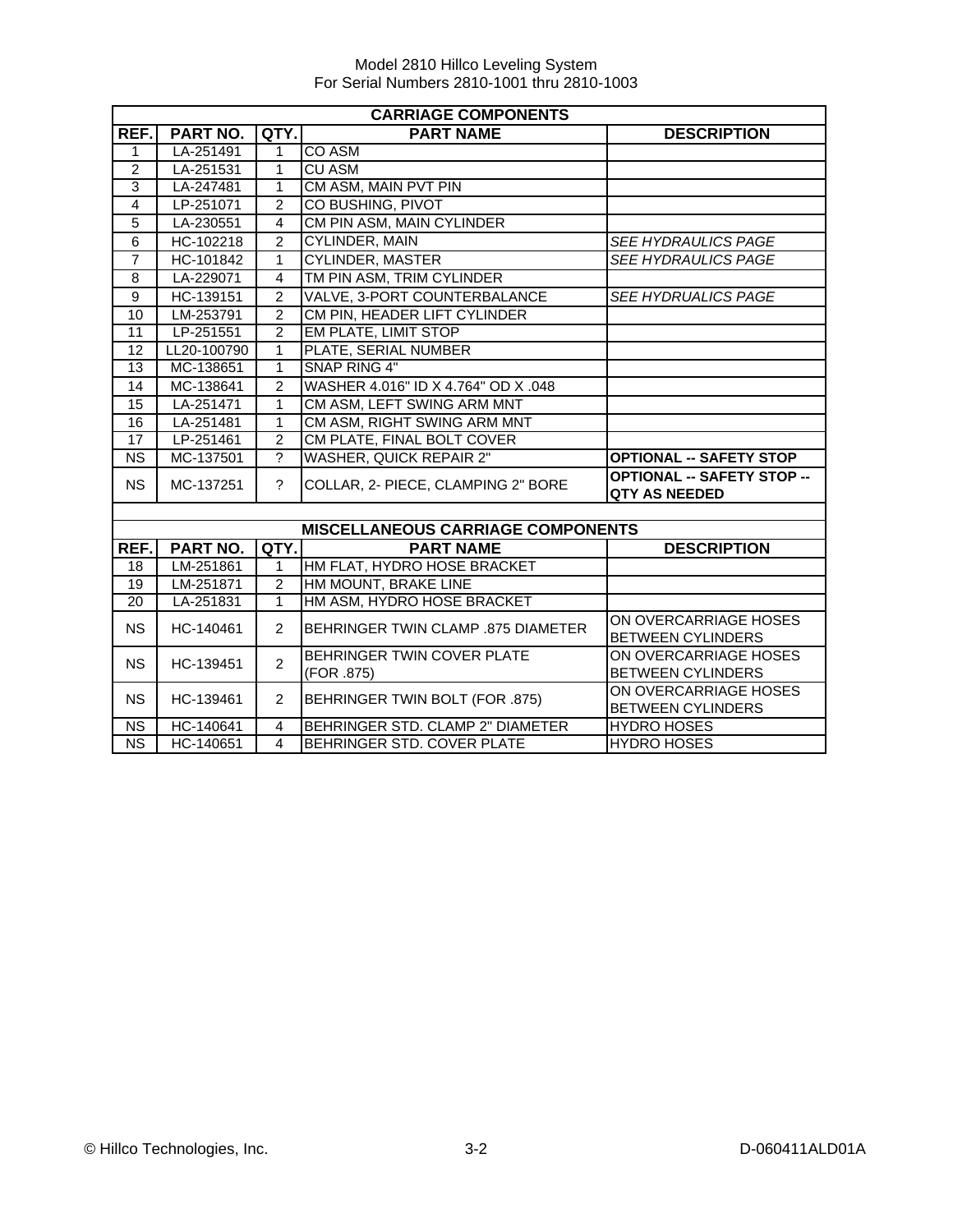

© Hillco Technologies, Inc. 3-3 D-060411ALD01A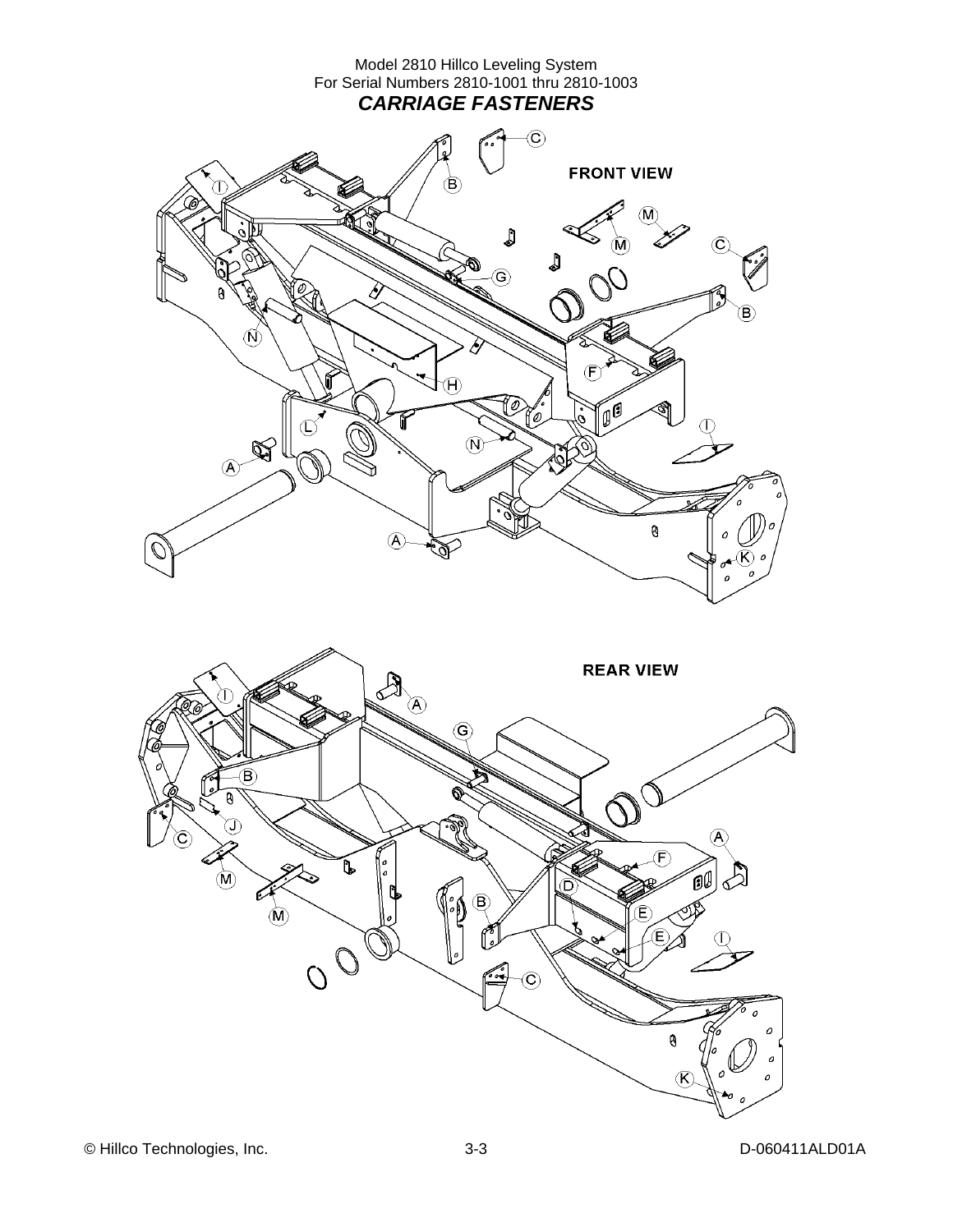|      | <b>CARRIAGE FASTENERS</b> |                |                                  |                                  |  |
|------|---------------------------|----------------|----------------------------------|----------------------------------|--|
| REF. | <b>PART NO.</b>           | QTY.           | <b>PART NAME</b>                 | <b>WHERE USED</b>                |  |
| A    | <b>F-HCF-12M025F</b>      | $\overline{4}$ | FLHC-8.8 M12 X 1.75 X 25         | LEVELING CYL MNT PIN             |  |
| B    | F-HC-16M050E              | 4              | IHC-10.9 M16 X 2.00 X 50         | OC SWING ARM PLATE               |  |
| B    | F-HNS-16ME                | 4              | HN-10.9 M16 X 2.00 STV           | OC SWING ARM PLATE               |  |
| C    | F-HCF-12M030E             | 6              | IFLHC-10.9 M12 X 1.75 X 30       | SWING ARM MOUNTING BRACKET       |  |
| С    | F-HNF-12MF                | 6              | IFLHN-8.8 M12 X 1.75             | SWING ARM MOUNTING BRACKET       |  |
| D    | F-HC-20M070E              | $\mathfrak{p}$ | HC-10.9 M20 X 2.5 X 70           | OC REAR MOUNTING PLATE           |  |
| E    | F-HC-20M120               | 4              | HC-10.9 M20 X 2.5 X 120          | OC REAR MOUNTING PLATE           |  |
| F    | F-HC-20M280E              | 6              | IHC-10.9 M20 X 2.5 X 280         | OC BOTTOM MOUNTING PLATE         |  |
| G    | F-HCF-10M020E             | $\overline{2}$ | FLHC-10.9 M10 X 1.50 X 20        | MASTER CYL MNT PIN               |  |
| H    | F-HCF-08M020E             | 4              | IFLHC-10.9 M8 X 1.25 X 20        | ELECTRICAL ASM TO OC             |  |
| н    | F-HNF-08ME                | 4              | FLHN-10.9 M8 X 1.25              | ELECTRICAL ASM TO OC             |  |
|      | F-HNF-8MF                 | 4              | FLHN-10.9 M8 X 1.25              | UC FINAL BOLT COVER PLATES       |  |
| J    | F-UDS-#7X06               | $\mathcal{P}$  | #7 X 3/8 U-DRIVE SCREW           | <b>SERIAL NUMBER PLATE</b>       |  |
| K    | F-SHC-20M060E             | 4              | SHCS-10.9 M20 X 2.50 X 60        | <b>FINAL DRIVES</b>              |  |
|      | F-HC-8M040F               | $\mathcal{P}$  | HC-8.8 M8 X 1.25 X 40            | LIMIT SWITCH STOPS               |  |
|      | F-HNF-08MF                | $\mathcal{P}$  | FLHN-8.8 M8 X 1.25               | <b>LIMIT SWITCH STOPS</b>        |  |
| М    | F-HC-6M090F               | 8              | HC-8.8 M6 X 1.0 X 90             | <b>HYDRO HOSE CLAMPS</b>         |  |
| M    | F-HNF-6MF                 | 8              | FLHN-8.8 M6 X 1.0                | <b>HYDRO HOSE CLAMPS</b>         |  |
| N    | F-PCT-05X48               | 4              | COTTER PIN 5/16 X 3              | <b>HEADER LIFT CYLINDER PINS</b> |  |
| N    | F-MB-14WR26               | 4              | BUSHING, MACH 14 GA NR 1-5/8" ID | HEADER LIFT CYLINDER PINS        |  |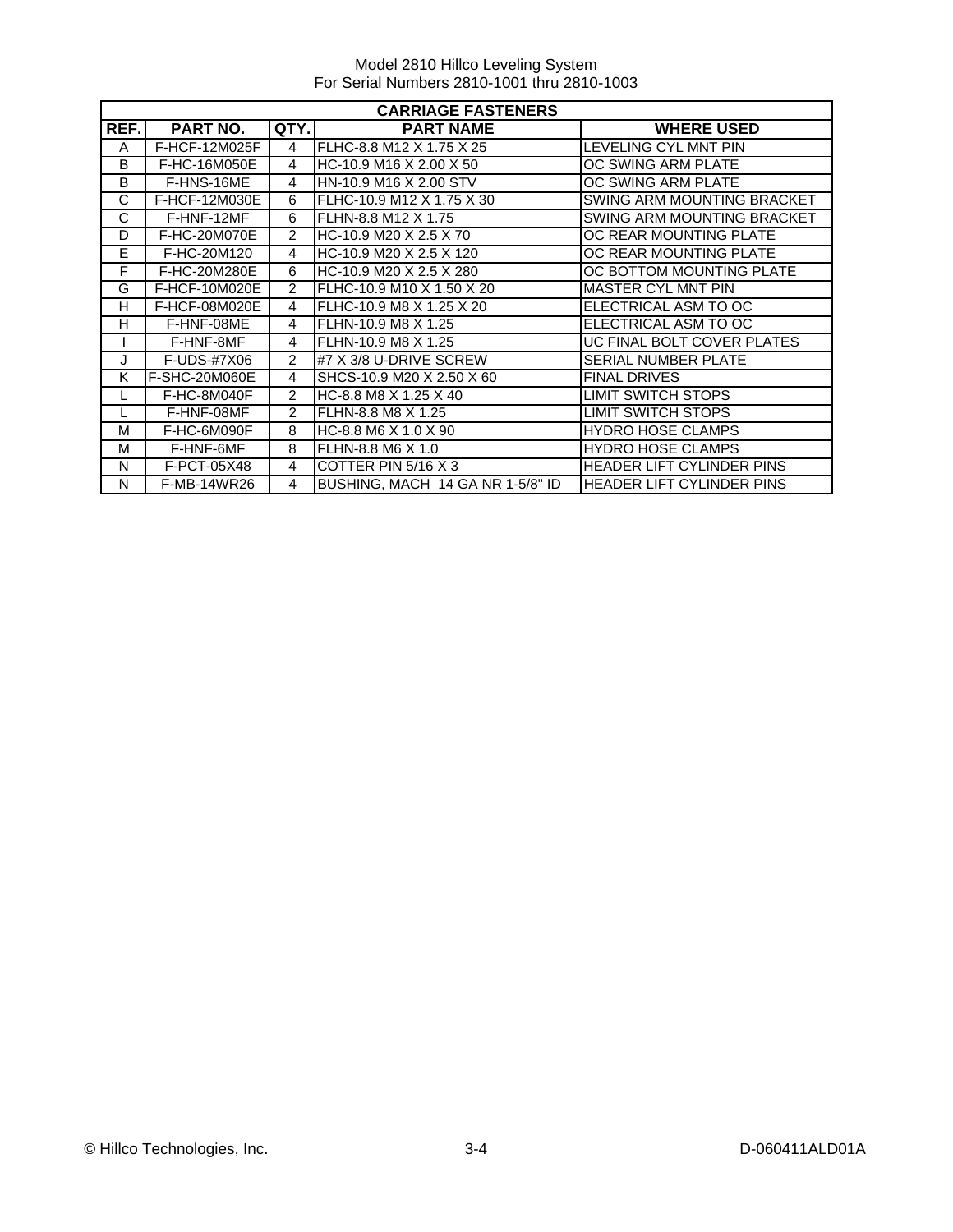## **4** *DROP AXLE*

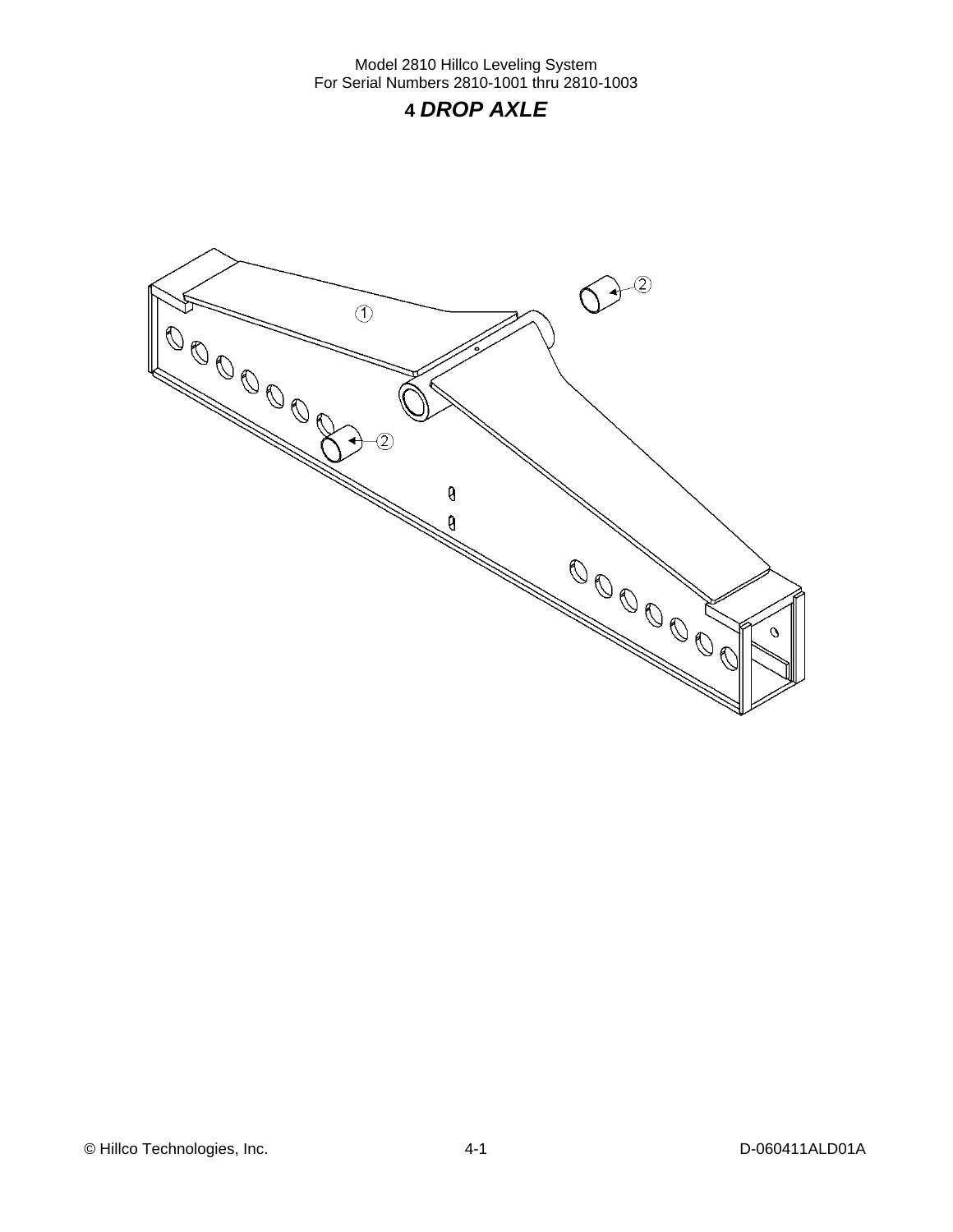|                                                                | <b>DROP AXLE COMPONENTS</b>                            |      |                                                        |                                 |  |  |
|----------------------------------------------------------------|--------------------------------------------------------|------|--------------------------------------------------------|---------------------------------|--|--|
| REF.                                                           | <b>PART NO.</b>                                        | QTY. | <b>PART NAME</b>                                       | <b>DESCRIPTION</b>              |  |  |
|                                                                | LA-252161                                              |      | DA ASM                                                 |                                 |  |  |
| 2                                                              | MC-140791                                              | 2    | <b>REAR AXLE PIVOT SLEEVE</b>                          | DROP AXLE PIVOT BUSHING         |  |  |
|                                                                |                                                        |      |                                                        |                                 |  |  |
|                                                                |                                                        |      | <b>DROP AXLE FASTENERS</b>                             |                                 |  |  |
| REF.                                                           | PART NO.                                               | QTY. | <b>PART NAME</b>                                       | <b>WHERE USED</b>               |  |  |
|                                                                |                                                        |      | IFOR LEVELING SYSTEM WITH SERIAL NUMBER 2810-1001 ONLY |                                 |  |  |
| <b>NS</b>                                                      | F-HC-20M170F                                           | 2    | HC-8.8 M20 X 2.5 X 170                                 | <b>REAR AXLE ROTATION STOPS</b> |  |  |
| <b>NS</b>                                                      | F-HNF-20MF                                             | 2    | FLHN-8.8 M20 X 2.5                                     | <b>REAR AXLE ROTATION STOPS</b> |  |  |
| FOR LEVELING SYSTEM WITH SERIAL NUMBERS 2810-1002 TO 2810-1003 |                                                        |      |                                                        |                                 |  |  |
|                                                                | **ALL FASTENERS USED ON THE DROP AXLE FOR THESE SERIAL |      |                                                        |                                 |  |  |
|                                                                |                                                        |      | NUMBERS ARE ORIGINAL EQUIPMENT                         |                                 |  |  |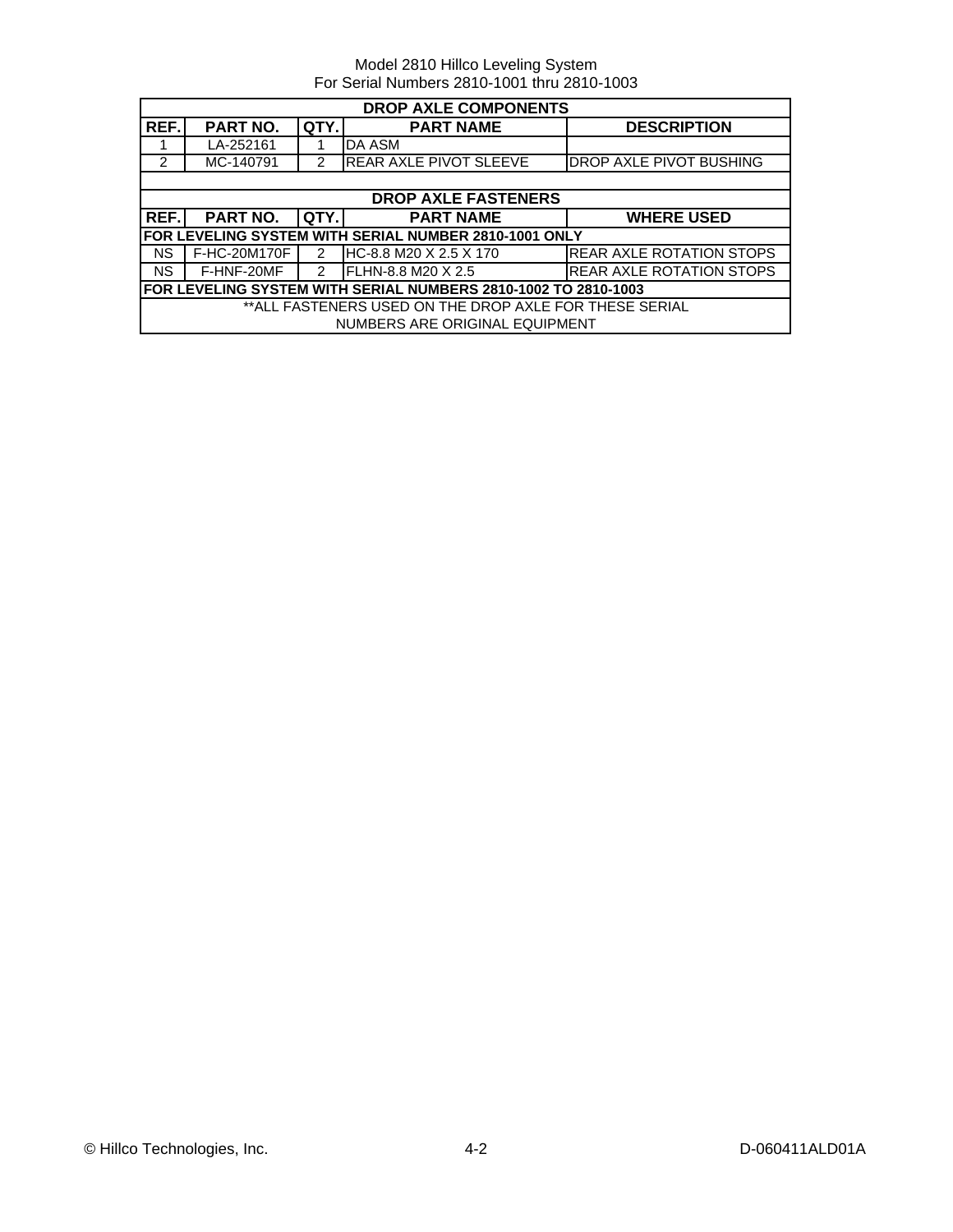## **5** *LADDER*

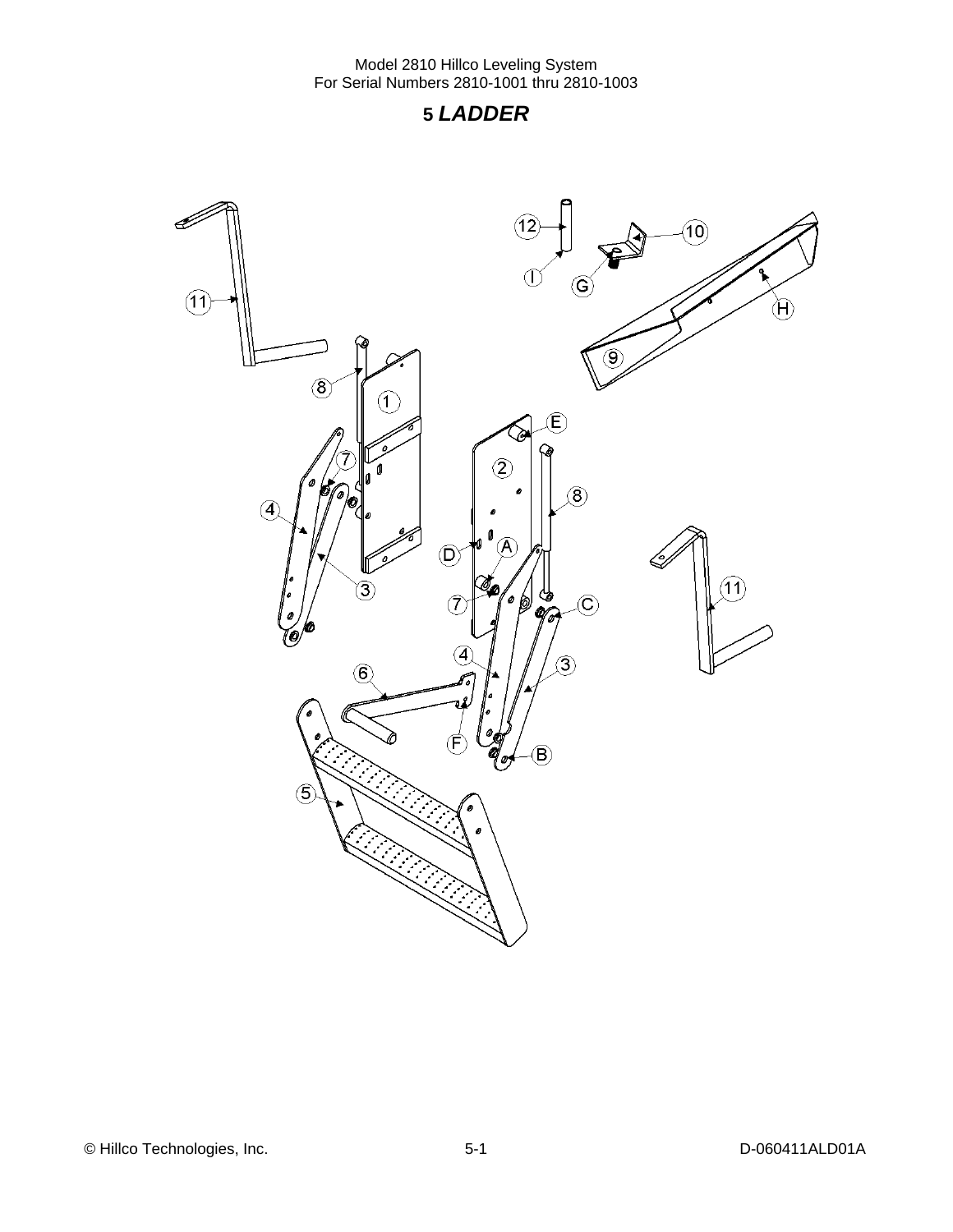|                         | <b>LADDER COMPONENTS</b>  |                   |                                               |                                                      |  |  |
|-------------------------|---------------------------|-------------------|-----------------------------------------------|------------------------------------------------------|--|--|
| REF.                    | PART NO.                  | QTY.              | <b>PART NAME</b>                              | <b>WHERE USED</b>                                    |  |  |
| $\mathbf{1}$            | LA-252332                 | $\mathbf{1}$      | LM ASM, LEFT LADDER MNT                       |                                                      |  |  |
| <b>NS</b>               | LA-252331                 | 1                 | LM ASM, LEFT LADDER MNT                       | <b>USED ONLY ON 2810-1001</b>                        |  |  |
| $\overline{2}$          | LA-252342                 | $\overline{1}$    | LM ASM, RIGHT LADDER MNT                      |                                                      |  |  |
| $\overline{\text{NS}}$  | LA-252341                 | $\mathbf{1}$      | LM ASM, RIGHT LADDER MNT                      | <b>USED ONLY ON 2810-1001</b>                        |  |  |
| 3                       | LM-252262                 | $\overline{2}$    | LM PLATE, FOLDING LADDER LINK                 |                                                      |  |  |
| $\overline{\text{NS}}$  | LM-252261                 | $\overline{2}$    | LM PLATE, FOLDING LADDER LINK                 | <b>USED ONLY ON 2810-1001</b>                        |  |  |
| $\overline{4}$          | LM-252272                 | $\overline{2}$    | LM PLATE, UPPER ARM                           |                                                      |  |  |
| $\overline{\text{NS}}$  | LM-252271                 | 2                 | LM PLATE, UPPER ARM                           | <b>USED ONLY ON 2810-1001</b>                        |  |  |
| 5                       | LA-252322                 | $\mathbf{1}$      | LM STEP ASM, FOLDING LADDER                   |                                                      |  |  |
| $\overline{\text{NS}}$  | LA-252321                 | $\mathbf{1}$      | LM STEP ASM, FOLDING LADDER                   | <b>USED ONLY ON 2810-1001</b>                        |  |  |
| $\overline{6}$          | LA-248861                 | $\overline{1}$    | LM ASM, LADDER HANDLE                         |                                                      |  |  |
| $\overline{7}$          | MC-134941                 | 8                 | <b>FLANGED BUSHING</b>                        |                                                      |  |  |
| $\overline{8}$          | MC-139251                 | $\mathfrak{p}$    | <b>GAS CHARGED LIFT SUPPORT</b>               |                                                      |  |  |
| $\overline{\text{NS}}$  | MC-134931                 | 2                 | <b>LIFT SUPPORT BRACKETS (PAIR)</b>           |                                                      |  |  |
| 9                       | LA-253901                 | 1                 | LM ASM, LADDER WEDGE                          |                                                      |  |  |
| 10                      | LA-253961                 | 1                 | LM ASM, LADDER STOP                           |                                                      |  |  |
| 11                      | LA-251801                 | $\overline{2}$    | LM ASM, SIDE STEP SUPPORT                     |                                                      |  |  |
| 12                      | LS-256381                 | 1                 | LM SPACER, FLASHING LIGHT                     |                                                      |  |  |
|                         |                           |                   |                                               |                                                      |  |  |
| <b>LADDER FASTENERS</b> |                           |                   |                                               |                                                      |  |  |
|                         |                           |                   |                                               |                                                      |  |  |
| REF.                    | PART NO.                  | QTY.              | <b>PART NAME</b>                              | <b>WHERE USED</b>                                    |  |  |
| A                       | F-HC-12M050F              | 2                 | HC-8.8 M12 X 1.75 X 50                        | <b>LADDER TOP SIDE PLATE</b>                         |  |  |
|                         |                           |                   |                                               | <b>PIVOT</b>                                         |  |  |
| A                       | F-HNS-12ME                | $\overline{2}$    | HN-10.9 M12 X 1.75 STV                        | <b>LADDER PIVOTS</b>                                 |  |  |
| В                       | F-HC-12M030F              | 4                 | HC-8.8 M12 X 1.75 X 30                        | <b>LADDER MIDDLE PIVOTS</b>                          |  |  |
| B                       | F-HNS-12ME                | 4                 | HN-10.9 M12 X 1.75 STV                        | <b>LADDER PIVOTS</b>                                 |  |  |
| C                       | F-HC-12M060F              | $\overline{2}$    | HC-8.8 M12 X 1.75 X 60                        | LADDER BOTTOM SIDE PLT<br><b>PIVOTS</b>              |  |  |
| $\overline{C}$          | F-HNS-12ME                | $\overline{2}$    | HN-10.9 M12 X 1.75 STV                        | <b>LADDER PIVOTS</b>                                 |  |  |
| D                       |                           | 4                 |                                               | <b>LADDER SIDE PLATE</b>                             |  |  |
|                         | F-HC-10M035F              |                   | HC-8.8 M10 X 1.50 X 35                        | <b>MOUNTS</b>                                        |  |  |
| Ē                       | F-HNJ-05C                 | $\overline{2}$    | <b>HN5 5/16-18 JAM NUT</b>                    | <b>LADDER BALL STUD</b>                              |  |  |
| E                       | F-LW-05                   | 4                 | LW 5/16                                       | <b>LADDER BALL STUD</b>                              |  |  |
| $\overline{F}$          | F-HC-08M025F              | $\overline{2}$    | HC-8.8 M8 X 1.25 X 25                         | LADDER HANDLE                                        |  |  |
| F                       | F-HNF-08MF                | $\overline{2}$    | FLHN-8.8 M8 X 1.25                            | <b>LADDER HANDLE</b>                                 |  |  |
| G                       | $F-HN5-12C$               | $\mathbf{1}$      | HN5 3/4-10                                    | <b>LADDER STOP</b>                                   |  |  |
| G                       | $F-LW-12$                 | $\mathbf{1}$      | LW 3/4                                        | <b>LADDER STOP</b>                                   |  |  |
| Η                       | F-HCF-8M020E              | 3                 | FLHC-10.9 M8 X 1.25 X 20                      | <b>LADDER WEDGE</b>                                  |  |  |
| $\overline{\mathsf{H}}$ | F-HNF-8MF<br>F-HC-12M280F | 3<br>$\mathbf{1}$ | FLHN-8.8 M8 X 1.25<br>HC-8.8 M12 X 1.75 X 280 | <b>LADDER WEDGE</b><br><b>FLASHING LIGHT BRACKET</b> |  |  |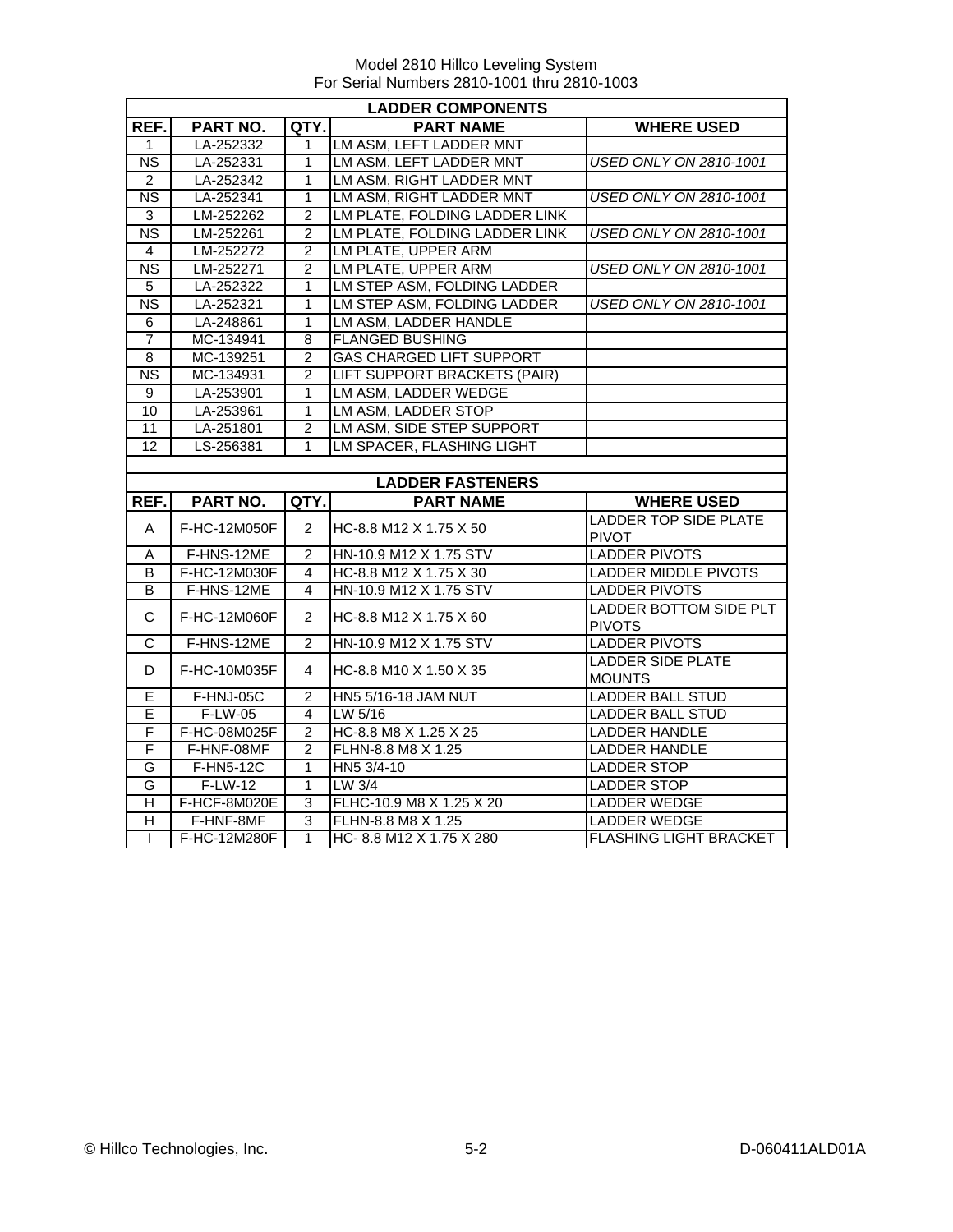## **6** *ELECTRICAL*



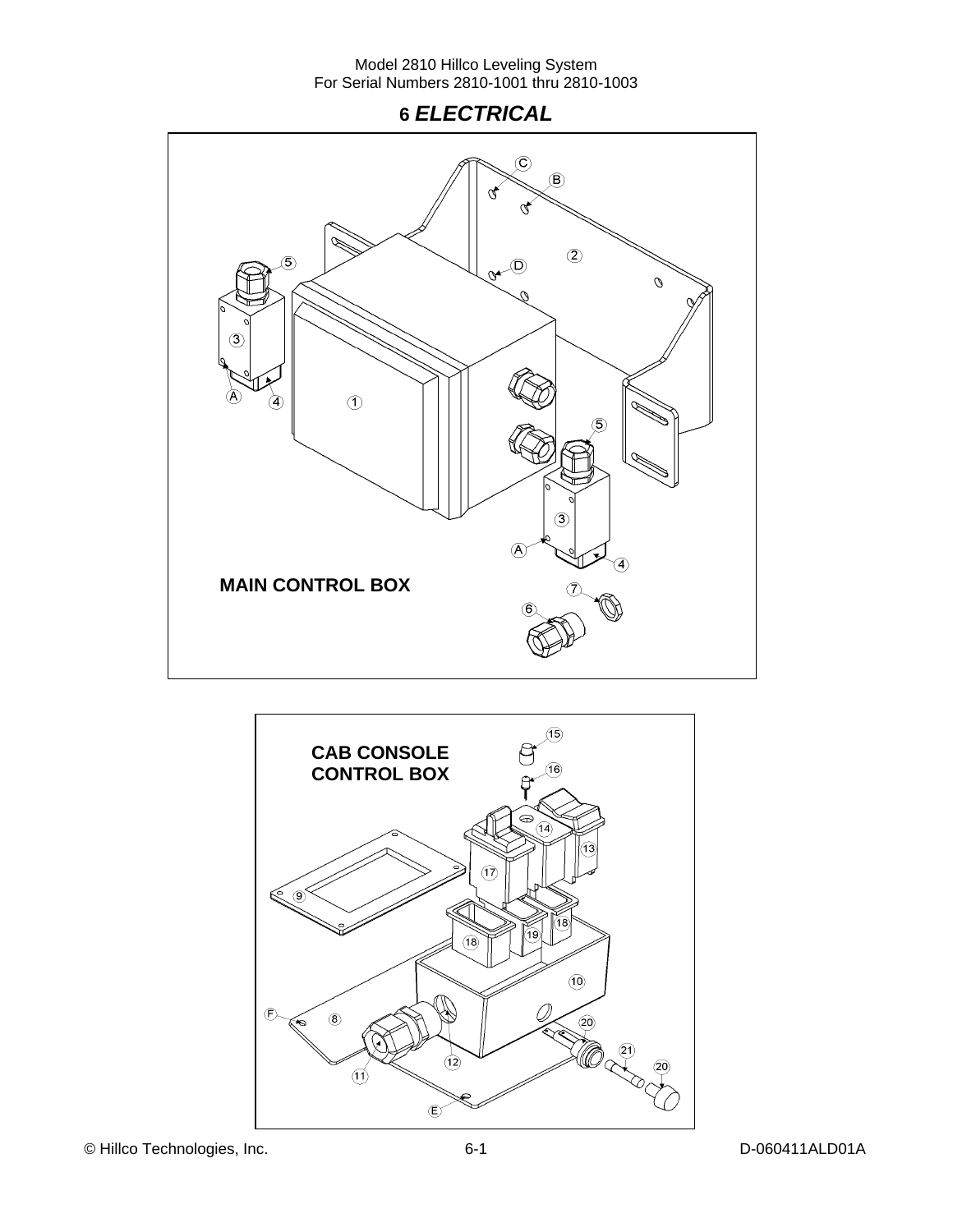|                 | <b>MAIN ELECTRICAL BOX COMPONENTS</b> |                |                                              |                                |  |
|-----------------|---------------------------------------|----------------|----------------------------------------------|--------------------------------|--|
| REF.            | <b>PART NO.</b>                       | QTY.           | <b>PART NAME</b>                             | <b>DESCRIPTION</b>             |  |
| ASM             | LA-254471                             | 1              | LEVELING CONTROLLER ASM                      |                                |  |
| 1               | EC-140611                             | 1              | <b>AUTOMATIC CAB LEVELER</b>                 |                                |  |
| $\overline{2}$  | LP-251431                             | 1              | EM MOUNT, LEVELING BOX                       |                                |  |
| $\overline{3}$  | EC-100557                             | $\overline{2}$ | <b>BODY, LIMIT SWITCH</b>                    |                                |  |
| 4               | EC-100692                             | $\overline{2}$ | HEAD, LIMIT SWITCH STRAIGHT                  |                                |  |
|                 |                                       |                | <b>PLUNGER</b>                               |                                |  |
| 5               | EC-138781                             | $\overline{2}$ | STRAIN RELIEF, NYLON, BLK, 1/2<br><b>NPT</b> |                                |  |
| 6               | EC-141891                             | 1              | STRAIN RELIEF, NYLON, BLK                    |                                |  |
| 7               | EC-141901                             | 1              | STRAIN RELIEF NUT, NYLON, BLK                |                                |  |
|                 |                                       |                | <b>ELECTRICAL BOX FASTENERS</b>              |                                |  |
| A               | F-PHM-5M050F                          | 8              | PHMS M5 X 0.8 X 50                           | <b>LIMIT SWITCH MNT</b>        |  |
| Α               | F-HNF-5MF                             | 8              | FLHN-8.8 M5 X 0.8                            | <b>LIMIT SWITCH MNT</b>        |  |
| B               | F-PHM-6M020F                          | 4              | PHMS M6 X 1.0 X 20                           | LEVELING BOX MOUNT             |  |
| B               | F-HNF-6MF                             | 4              | FLHN-8.8 M6 X 1.0                            | LEVELING BOX MOUNT             |  |
| C               | F-HCF-08M020E                         | 4              | FLHC-10.9 M8 X 1.25 X 20                     | <b>ELECTRICAL PLATE TO OC</b>  |  |
| C               | F-HNF-08ME                            | 4              | FLHN-10.9 M8 X 1.25                          | <b>ELECTRICAL PLATE TO OC</b>  |  |
| D               | <b>F-LWE-05</b>                       | 1              | LW 5/16, EXTERNAL STAR                       | <b>EXTERNAL GROUND WIRE</b>    |  |
|                 |                                       |                |                                              |                                |  |
|                 |                                       |                | <b>CAB CONSOLE CONTROL BOX COMPONENTS</b>    |                                |  |
| REF.            | PART NO.                              | QTY.           | <b>PART NAME</b>                             | <b>DESCRIPTION</b>             |  |
| ASM             | LA-254452                             | 1              | EM ASM, CAB CONTROL BOX                      |                                |  |
| 8               | LM-251641                             | 1              | EM MOUNT, CAB CONSOLE                        |                                |  |
| 9               | LM-252611                             | 1              | EM LID, CAB CONTROL BOX                      |                                |  |
| 10              | LM-241122                             | 1              | EM, CAB CONTROL BOX                          |                                |  |
| 11              | EC-138791                             | 1              | STRAIN RELIEF, NYLON, BLK                    |                                |  |
| $\overline{12}$ | EC-138801                             | 1              | STRAIN RELIEF NUT, NYLON, BLK                |                                |  |
| 13              | LA-259661                             | 1              | SWITCH ASM, LEFT-RIGHT                       |                                |  |
| 14              | LM-252621                             | 1              | EM MOUNT, MAX LEVEL LAMP                     |                                |  |
| 15              | EC-140761                             | 1              | LENSE, YELLOW                                |                                |  |
| 16              | EC-140871                             | 1              | <b>LED</b>                                   |                                |  |
| 17              | LA-259671                             | $\mathbf{1}$   | SWITCH ASM, AUTO-OFF-MANUAL                  |                                |  |
| 18              | EC-140751                             | $\overline{c}$ | <b>GANG MOUNT</b>                            |                                |  |
| 19              | EC-140771                             | 1              | <b>BEZEL, CENTER</b>                         |                                |  |
| 20              | EC-136211                             | 1              | <b>3AG FUSE HOLDER</b>                       |                                |  |
| 21              | EC-136221                             | 1              | <b>AGC-6A FUSE</b>                           |                                |  |
|                 |                                       |                | <b>CAB CONSOLE CONTROL BOX FASTENERS</b>     |                                |  |
| E               | $F-PHM-#6C12$                         | $\overline{2}$ | PHMS 6-32 X 3/4                              | CONSOLE BOX TO BRACKET         |  |
| E.              | F-HNF-#6C                             | $\overline{2}$ | <b>FLHN 6-32</b>                             | <b>CONSOLE BOX TO BRACKET</b>  |  |
| F               | F-PHM-4M030F                          | $\mathcal{P}$  | PHMS M4 X 0.7 X 30                           | CONSOLE BOX TO BRACKET<br>DASH |  |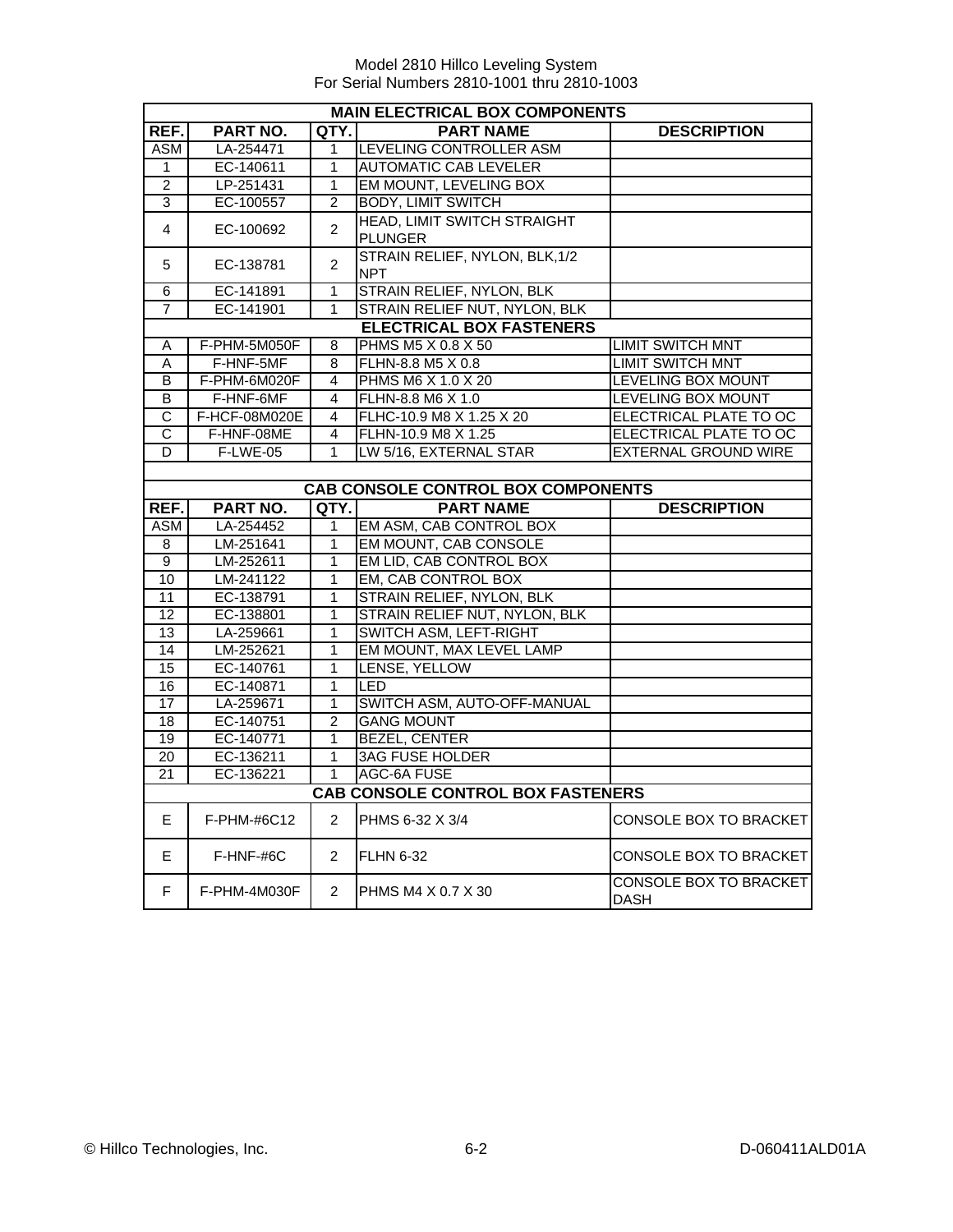#### Model 2810 Hillco Leveling System For Serial Numbers 2810-1001 thru 2810-1003 *ELECTRICAL CONNECTORS AND CABLES*





**#5** LA-54461 EM CABLE ASM, BOX TO VALVE



**#7** LA-261491 & LA-261501 EM CABLE ASM, LIMIT SWITCH \*\*Note: The limit switch cables differ only in length. The left cable (LA-261491) is 18" and the right cable (LA-264501) is 25".



**#8** LA-261511 EM CABLE ASM, CAB TO BOX



**#6** LA-252631 EM CABLE ASM, LEVELING CABLE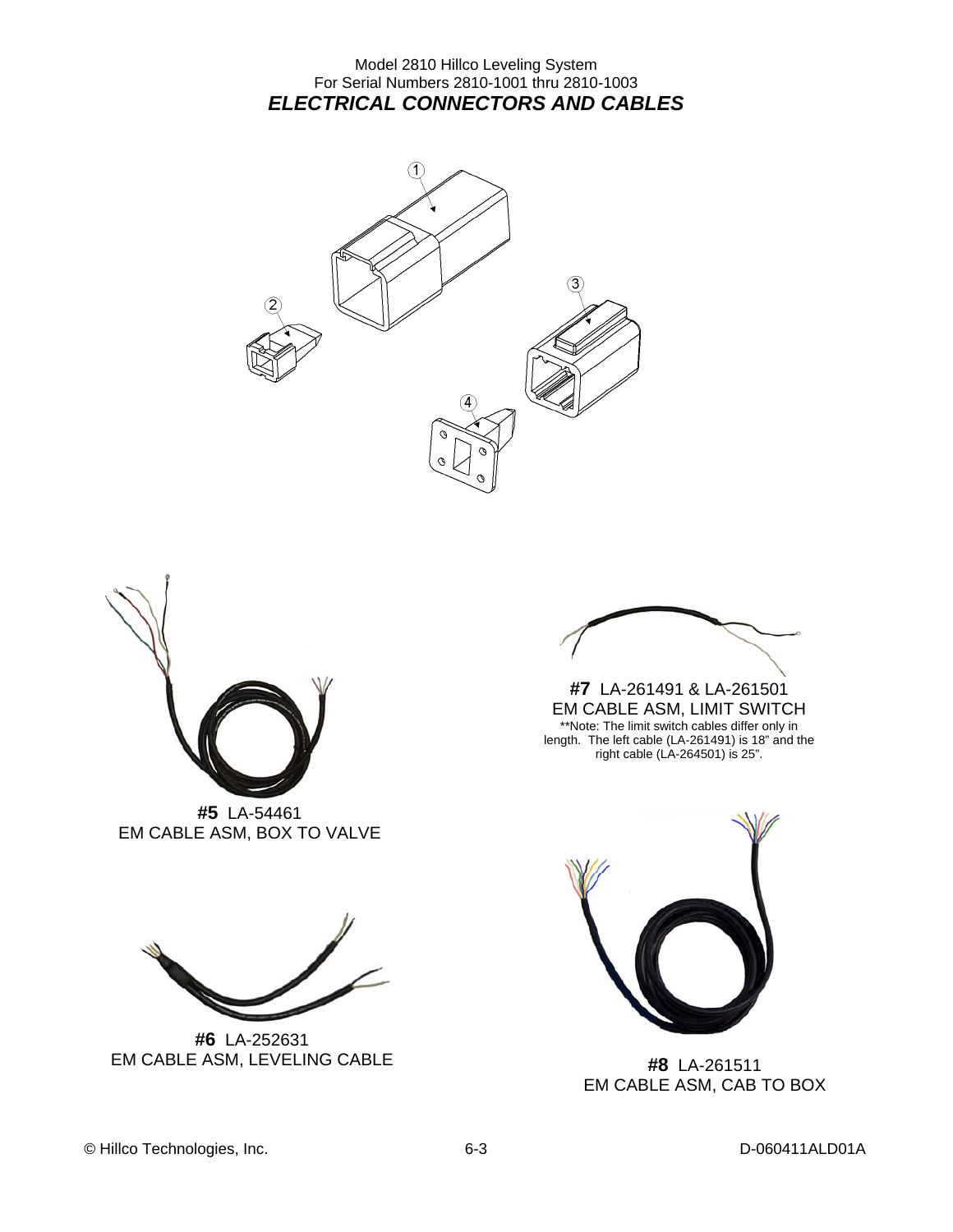|           | <b>ELECTRICAL CONNECTORS</b> |      |                                  |                               |  |  |  |
|-----------|------------------------------|------|----------------------------------|-------------------------------|--|--|--|
| REF.      | PART NO. QTY.                |      | <b>PART NAME</b>                 | <b>DESCRIPTION</b>            |  |  |  |
|           | EC-100156                    |      | <b>RECEPTACLE, 4 PIN</b>         |                               |  |  |  |
| 2         | EC-100158                    |      | <b>WEDGE, 4 PIN</b>              |                               |  |  |  |
| 3         | EC-100157                    |      | PLUG, 4 SOCKET                   |                               |  |  |  |
| 4         | EC-100159                    | 1    | <b>WEDGE, 4 SOCKET</b>           |                               |  |  |  |
| <b>NS</b> | EC-100165                    | 4    | SOCKET, SIZE 16 DEUTSCH          |                               |  |  |  |
| <b>NS</b> | EC-100164                    | 4    | PIN, ELECTRICAL                  |                               |  |  |  |
|           |                              |      |                                  |                               |  |  |  |
|           |                              |      | <b>ELECTRICAL ASSEMBLIES</b>     |                               |  |  |  |
| REF.      | PART NO.                     | QTY. | <b>PART NAME</b>                 | <b>DESCRIPTION</b>            |  |  |  |
| 5         | LA-254461                    |      | EM CABLE ASM, BOX TO VALVE       |                               |  |  |  |
| 6         | LA-252631                    |      | EM CABLE ASM, LEVELING           |                               |  |  |  |
| 7         | LA-261491                    |      | EM CABLE ASM, LEFT LIMIT SWITCH  | SEE NOTE BELOW DIAGRAM        |  |  |  |
| 7         | LA-261501                    |      | EM CABLE ASM, RIGHT LIMIT SWITCH | <b>SEE NOTE BELOW DIAGRAM</b> |  |  |  |
| 8         | LA-261511                    |      | EM CABLE ASM, CAB TO BOX         |                               |  |  |  |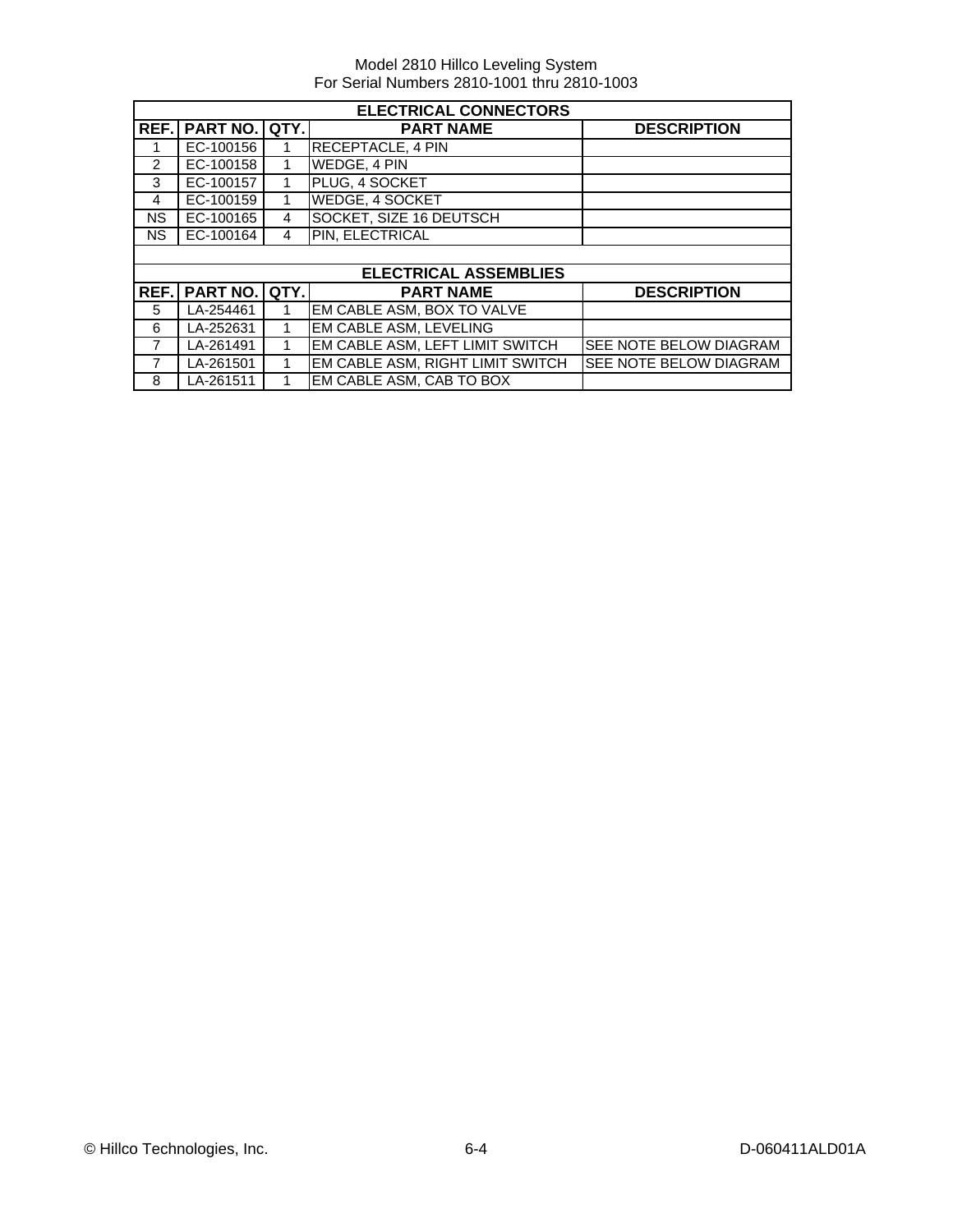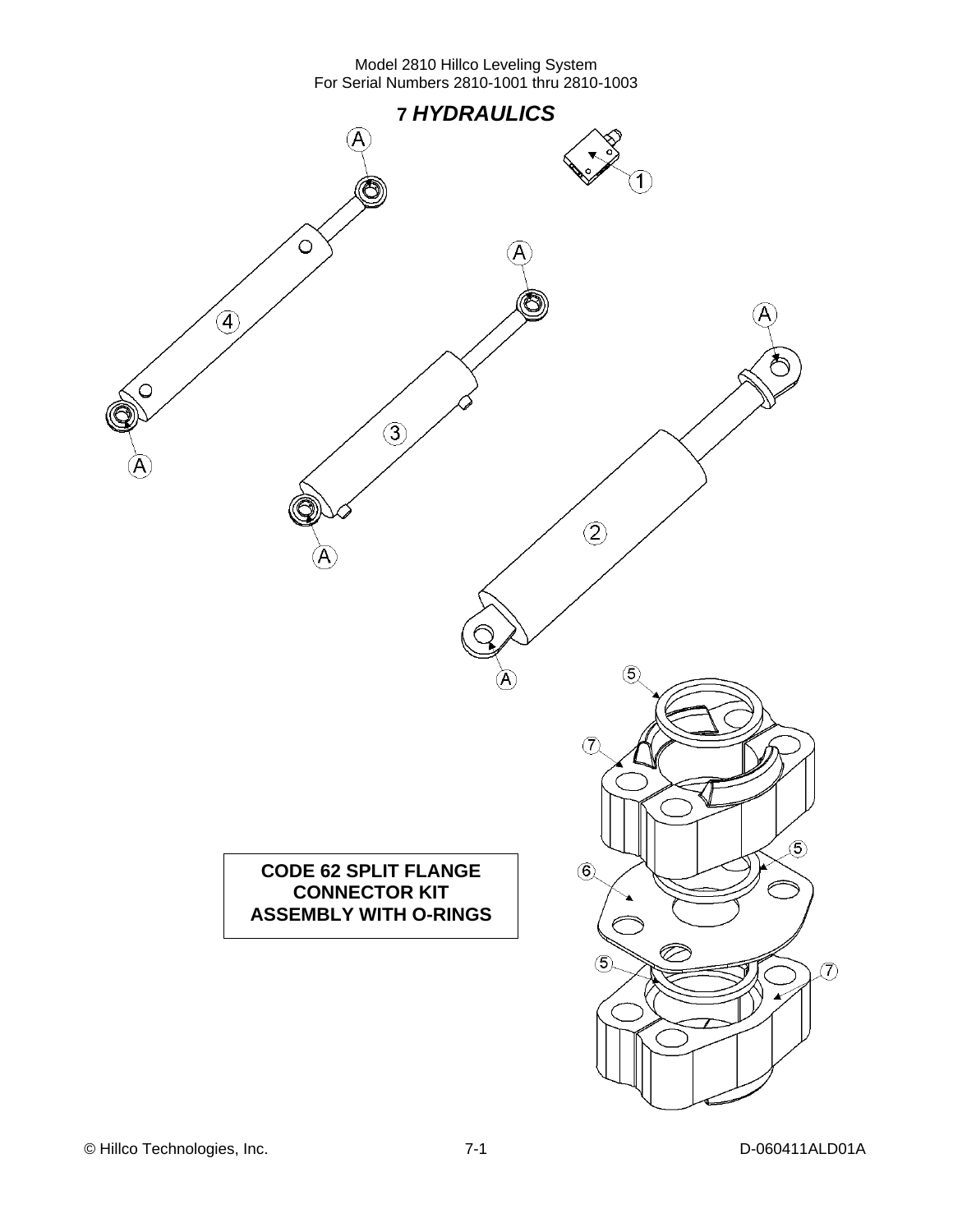|                            | <b>COUNTERBALANCE VALVE AND CYLINDERS</b> |                |                                           |                                           |  |  |
|----------------------------|-------------------------------------------|----------------|-------------------------------------------|-------------------------------------------|--|--|
| REF.                       | <b>PART NO.</b>                           | QTY.           | <b>PART NAME</b>                          | <b>DESCRIPTION</b>                        |  |  |
| 1                          | HC-139151                                 | $\overline{2}$ | VALVE, 3-PORT COUNTERBALANCE              |                                           |  |  |
|                            | HC-139181                                 | $\overline{2}$ | <b>BODY, COUNTERBALANCE VALVE</b>         |                                           |  |  |
| ٠.                         | HC-139161                                 | $\overline{2}$ | CARTRIDGE, COUNTERBALANCE<br>VALVE        |                                           |  |  |
| <b>NS</b>                  | HC-140361                                 | $\mathcal{P}$  | SEAL KIT, COUNTERBALANCE VALVE            |                                           |  |  |
| $\overline{2}$             | HC-102218                                 | $\overline{2}$ | CYLINDER, MAIN                            |                                           |  |  |
| <b>NS</b>                  | HC-134251                                 | $\overline{2}$ | SEAL KIT, MAIN CYLINDER                   |                                           |  |  |
| 3                          | HC-101842                                 | $\mathbf{1}$   | <b>CYLINDER, MASTER</b>                   |                                           |  |  |
| <b>NS</b>                  | HC-134201                                 | $\mathbf{1}$   | SEAL KIT, MASTER CYLINDER                 |                                           |  |  |
| 4                          | HC-100706                                 | 1              | <b>CYLINDER, SLAVE</b>                    |                                           |  |  |
| <b>NS</b>                  | HC-134191                                 | $\mathbf{1}$   | <b>SEAL KIT, SLAVE CYLINDER</b>           |                                           |  |  |
|                            |                                           |                |                                           |                                           |  |  |
|                            |                                           |                | <b>CODE 62 SPLIT FLANGE CONNECTOR KIT</b> |                                           |  |  |
| REF.                       | PART NO.                                  | QTY.           | <b>PART NAME</b>                          | <b>DESCRIPTION</b>                        |  |  |
| <b>ASM</b>                 | LA-254951                                 | $\overline{2}$ | KIT, HOSE COUPLER, 1-1/4" CODE 62         |                                           |  |  |
| 5                          | HC-140431                                 | 6              | O-RING, CODE 62 CONNECTOR<br>(SQUARE) #20 |                                           |  |  |
| 6                          | HC-140441                                 | $\overline{2}$ | PLATE, CODE 62,#20                        |                                           |  |  |
| $\overline{7}$             | HC-140451                                 | 4              | CODE 62, #20 SPLIT FLANGE KIT             |                                           |  |  |
| <b>NS</b>                  | F-HC-12M070E                              | 8              | HC-10.9 M12 X 1.75 X 70                   |                                           |  |  |
| <b>NS</b>                  | F-HNS-12ME                                | 8              | HN-10.9 M12 X 1.75 STV                    |                                           |  |  |
|                            |                                           |                |                                           |                                           |  |  |
| <b>HYDRAULIC FASTENERS</b> |                                           |                |                                           |                                           |  |  |
| REF.                       | PART NO.                                  | QTY.           | <b>PART NAME</b>                          | <b>WHERE USED</b>                         |  |  |
| A                          | F-SSS-04F04                               | 8              | SET SCREW, 1/4-28 X 1/4                   | MASTER, SLAVE, & MAIN<br><b>CYLINDERS</b> |  |  |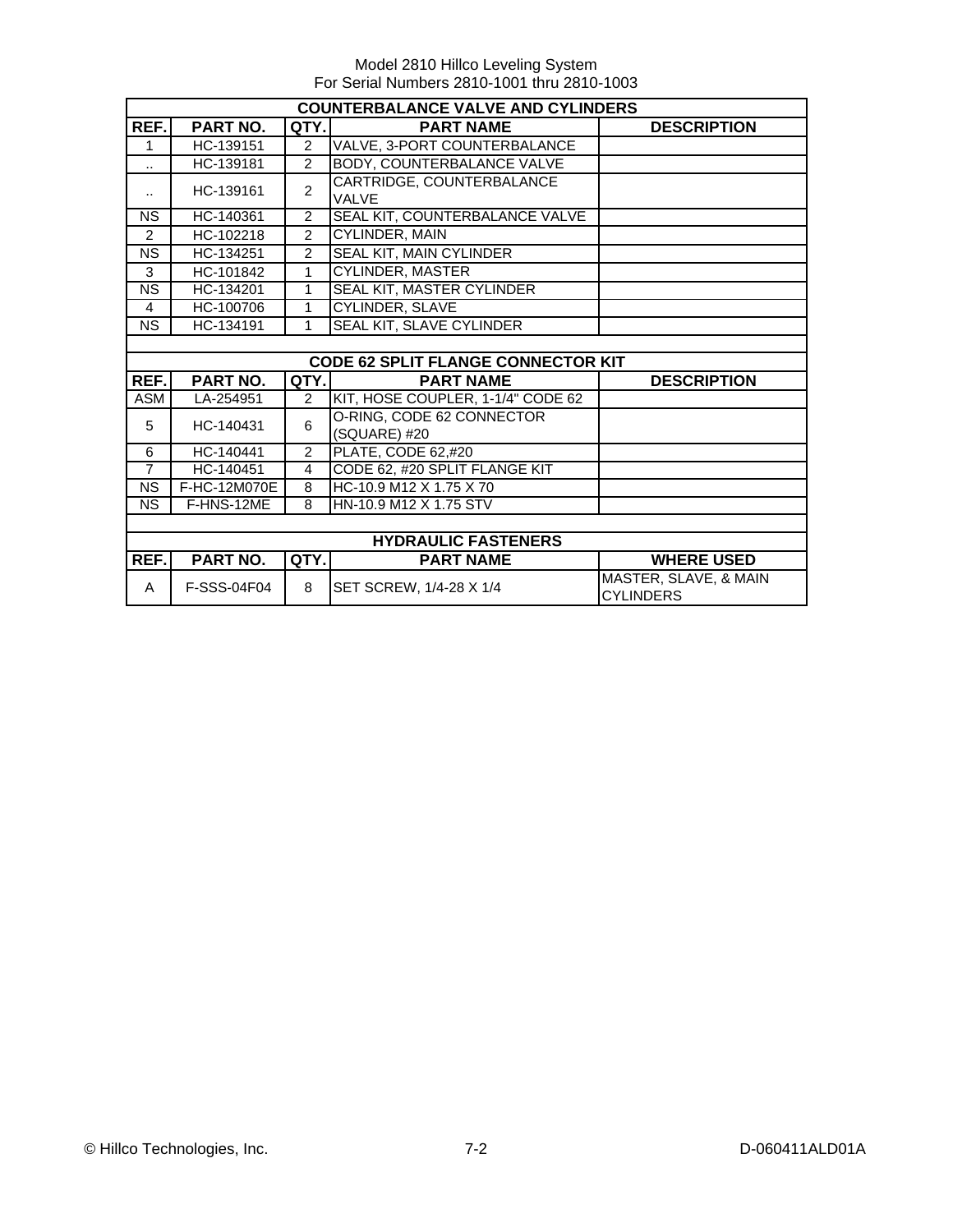Model 2810 Hillco Leveling System For Serial Numbers 2810-1001 thru 2810-1003 *HYDRAULIC MANIFOLD* 

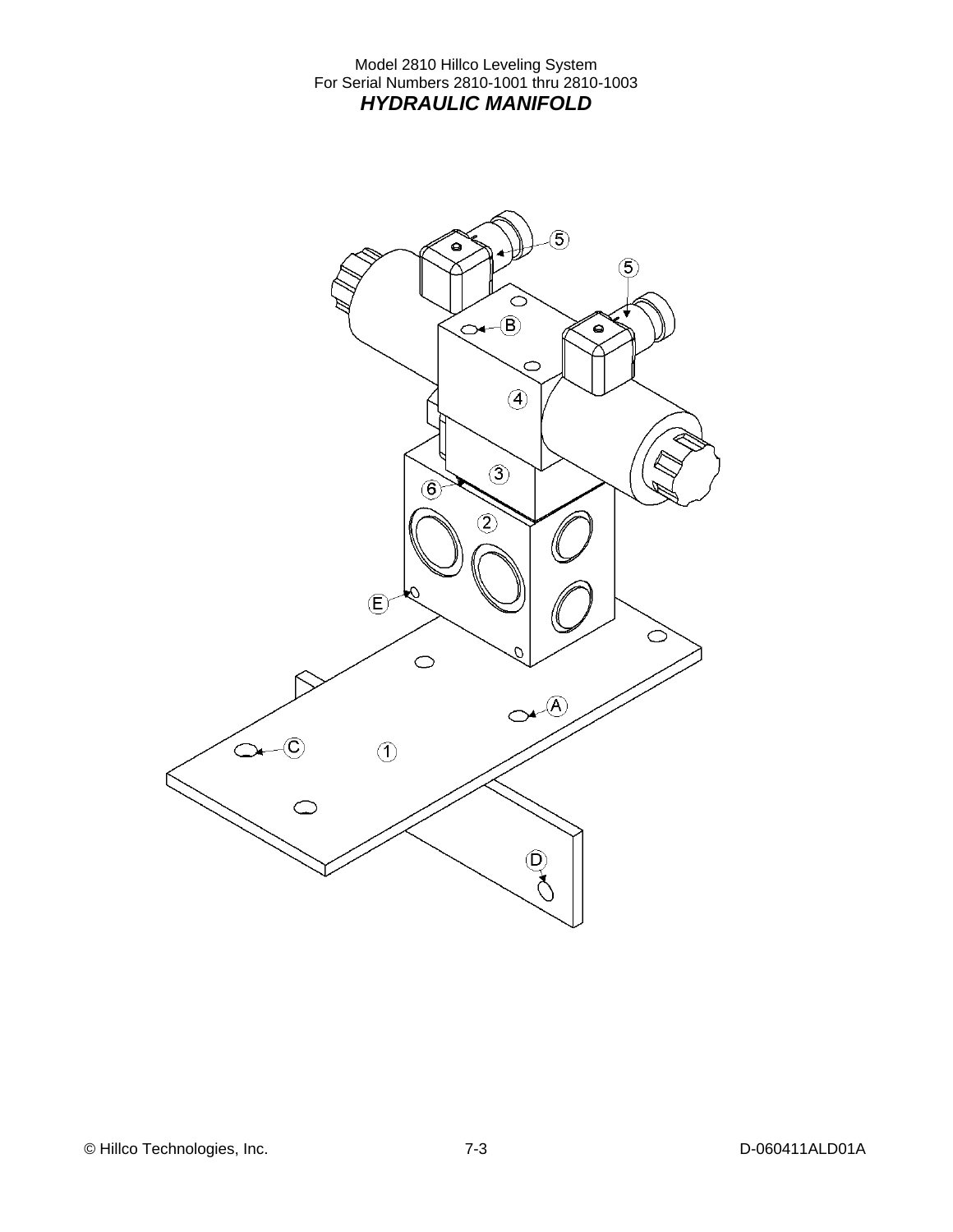|                                                                           | <b>MANIFOLD COMPONENTS</b> |                |                                  |                                                    |  |  |  |  |  |  |
|---------------------------------------------------------------------------|----------------------------|----------------|----------------------------------|----------------------------------------------------|--|--|--|--|--|--|
| REF.<br><b>PART NO.</b><br>QTY.<br><b>PART NAME</b><br><b>DESCRIPTION</b> |                            |                |                                  |                                                    |  |  |  |  |  |  |
| $\mathbf{1}$                                                              | LA-251611                  | 1              | HM PLATE, MANIFOLD MOUNT         |                                                    |  |  |  |  |  |  |
| $\overline{2}$                                                            | HC-138861                  | 1              | <b>MANIFOLD, SINGLE STATION</b>  |                                                    |  |  |  |  |  |  |
| 3                                                                         | HC-101264                  | 1              | <b>SHUTTLE ASM, LOAD SENSE</b>   |                                                    |  |  |  |  |  |  |
| ٠.                                                                        | HC-101021                  | 1              | CARTRIDGE, LOAD SENSE VALVE      |                                                    |  |  |  |  |  |  |
|                                                                           | HC-101022                  | 1              | <b>BODY, LOAD SENSE VALVE</b>    |                                                    |  |  |  |  |  |  |
| <b>NS</b>                                                                 | HC-102082                  | 1              | SEAL KIT, LOAD SENSE SHUTTLE ASM |                                                    |  |  |  |  |  |  |
| 4                                                                         | HC-140411                  | 1              | VALVE, DIRECTIONAL CONTROL,      |                                                    |  |  |  |  |  |  |
|                                                                           |                            |                | <b>PROPORTIONAL</b>              |                                                    |  |  |  |  |  |  |
| <b>NS</b>                                                                 | LM-250111                  | 1              | ORIFICE, .128 "P" PORT ON        |                                                    |  |  |  |  |  |  |
|                                                                           |                            |                | DIRECTIONAL CONTROL VALVE        |                                                    |  |  |  |  |  |  |
| <b>NS</b>                                                                 | HC-142731                  | 1              | SEAL KIT, DIRECTIONAL CONTROL    |                                                    |  |  |  |  |  |  |
|                                                                           |                            |                | <b>VALVE</b>                     |                                                    |  |  |  |  |  |  |
| 5                                                                         | HC-140291                  | $\overline{2}$ | PLUG, DIN, LIGHTED               |                                                    |  |  |  |  |  |  |
| 6                                                                         | HC-142761                  | $\mathbf{1}$   | <b>SUBPLATE</b>                  |                                                    |  |  |  |  |  |  |
|                                                                           |                            |                |                                  |                                                    |  |  |  |  |  |  |
|                                                                           |                            |                | <b>MANIFOLD FASTENERS</b>        |                                                    |  |  |  |  |  |  |
| REF.                                                                      | PART NO.                   | QTY.           | <b>PART NAME</b>                 | <b>WHERE USED</b>                                  |  |  |  |  |  |  |
| A                                                                         | F-HCF-08M020E              | 4              | FLHC-10.9 M8 X 1.25 X 20         | <b>SECURES MANIFOLD TO</b>                         |  |  |  |  |  |  |
|                                                                           |                            |                |                                  | <b>MOUNTING PLATE</b>                              |  |  |  |  |  |  |
| A                                                                         | F-HNF-08ME                 | 4              | FLHN-10.9 M8 X 1.25              | <b>SECURES MANIFOLD TO</b>                         |  |  |  |  |  |  |
|                                                                           |                            |                |                                  | <b>MOUNTING PLATE</b>                              |  |  |  |  |  |  |
| B                                                                         | F-SHC-#10C52               | 4              | SHCS 10-24 X 3-1/4               | <b>MANIFOLD ASM</b>                                |  |  |  |  |  |  |
| B                                                                         | $F-LW-#10$                 | 4              | LW#10                            | <b>MANIFOLD ASM</b>                                |  |  |  |  |  |  |
| $\overline{\text{c}}$                                                     | F-HCF-10M025E              | $\mathcal{P}$  | FLHC-10.9 M10 X 1.50 X 25        | MANIFOLD ASM TO COMBINE                            |  |  |  |  |  |  |
| $\overline{\text{c}}$                                                     | F-HNF-10ME                 | $\mathcal{P}$  | FLHN-10.9 M10 X 1.50             | <b>MANIFOLD ASM TO COMBINE</b>                     |  |  |  |  |  |  |
| D                                                                         | F-HCF-08M025E              | $\overline{2}$ | FLHC-10.9 M8 X 1.25 X 25         | MANIFOLD ASM TO COMBINE                            |  |  |  |  |  |  |
| D                                                                         | F-HNF-08ME                 | $\overline{2}$ | FLHN-10.9 M8 X 1.25              | MANIFOLD ASM TO COMBINE                            |  |  |  |  |  |  |
| E<br>F-HCF-05C08<br>4                                                     |                            |                | FLHC-5 5/16-18 X 1/2             | <b>COUNTING BRACKET TO</b><br><b>MANIFOLD BODY</b> |  |  |  |  |  |  |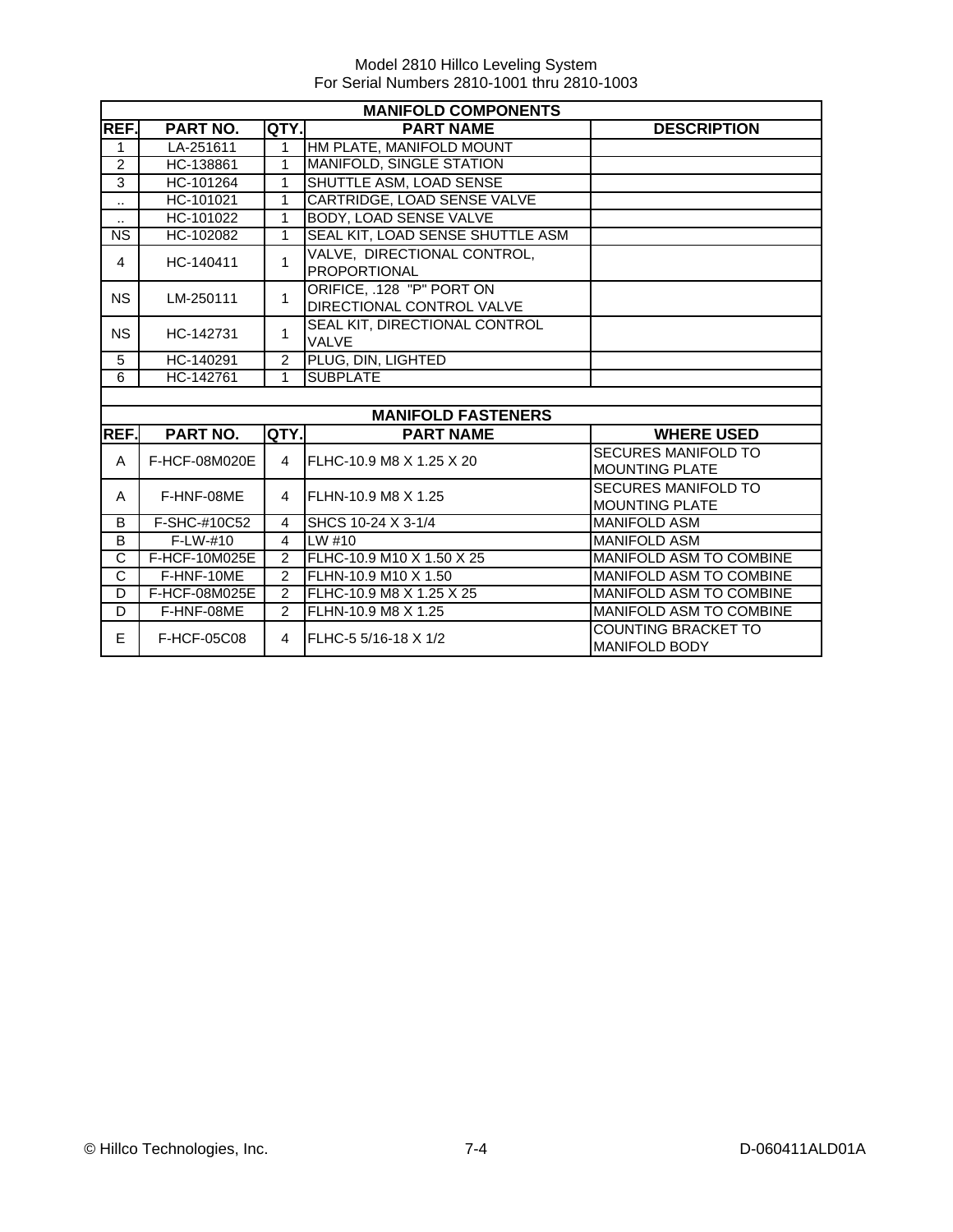#### Model 2810 Hillco Leveling System For Serial Numbers 2810-1001 thru 2810-1003 *HYDRAULIC HOSES*

|           |             |                | <b>LEVELING AND TRIM</b>                                                       |                                                                                   |
|-----------|-------------|----------------|--------------------------------------------------------------------------------|-----------------------------------------------------------------------------------|
| REF.      | PART NO.    | QTY.           | <b>PART NAME</b>                                                               | <b>WHERE USED</b>                                                                 |
| <b>NS</b> | LA-140521   | $\overline{2}$ | 1/4" 100R2 HOSE 14" #6 FORS 90° X<br>#6 FORS                                   | <b>INNER MAIN ROD TO</b><br>COUNTERBALANCE VALVE PORT #3<br>(LEFT & RIGHT)        |
| <b>NS</b> | LA-140531   | $\mathbf{1}$   | 1/2" 100R2 HOSE 104" #8 FORS 90°<br>X #8 FORS STR                              | LEVELING PORT "A" TO<br>COUNTERBALANCE VALVE PORT #2<br><b>RIGHT</b>              |
| <b>NS</b> | LA-140541   | 1              | 1/2" 100R2 HOSE 184-1/2" #8 FORS<br>$90^\circ$ X #8 FORS STR                   | LEVELING PORT "B" TO<br>COUNTERBALANCE VALVE PORT #2<br><b>RIGHT</b>              |
| <b>NS</b> | LA-133631   | $\overline{c}$ | 1/2" 100R2 HOSE 82" #8 FORS X #8<br><b>FORS</b>                                | <b>OUTER MAIN ROD TO</b><br>COUNTERBALANCE VALVE PORT #2<br>(LEFT & RIGHT)        |
| <b>NS</b> | LA-140561   | $\mathbf{1}$   | 1/4" 100R2 HOSE 116" #6 FORS X<br>#6 FORS                                      | MASTER CYLINDER BASE TO SLAVE<br><b>CYLINDER BASE</b>                             |
| <b>NS</b> | LA-140571   | $\mathbf{1}$   | 1/4" 100R2 HOSE 138" #6 FORS X<br>#6 FORS                                      | MASTER CYLINDER ROD TO SLAVE<br><b>CYLINDER ROD</b>                               |
| <b>NS</b> | LA-140581   | $\mathbf{1}$   | 1/4" 100R2 HOSE 111" #6 FORS X<br>#6 FORS                                      | FIELD TRACKER "HEAD" PORT TO<br><b>MASTER BASE</b>                                |
| <b>NS</b> | LA-140591   | 1              | 1/4" 100R2 HOSE 104" #6 FORS X<br>#6 FORS                                      | FIELD TRACKER "ROD" PORT TO<br><b>MASTER ROD</b>                                  |
| <b>NS</b> | HC-133541   |                | ABRASION SLEEVE, NYLON -- 2.19"<br>ID X 32"                                    | HOSES TO TRIM VALVE AND SLAVE<br><b>CYL</b>                                       |
| <b>NS</b> | LA-140491   | $\mathbf 1$    | 1/4" 100R2 HOSE 35-1/2" #6 FORS X<br>#4 FORS                                   | <b>LOAD SENSE LINE</b>                                                            |
| <b>NS</b> | LA-140501   | $\mathbf{1}$   | 5/8" 100R2 HOSE 28" #10 FORS X<br>#10 FORS                                     | LEVELING VALVE PRESSURE HOSE                                                      |
| <b>NS</b> | LA-140511   | $\mathbf{1}$   | 5/8" 100R1 HOSE 26" #10 FORS X<br>#10 FORS                                     | LEVELING VALVE RETURN HOSE                                                        |
|           |             |                |                                                                                |                                                                                   |
|           |             |                | <b>GREASE</b><br>3/16 R1 GREASE HOSE 47" 1/8 MPT MAIN PIVOT PIN TO LH BULKHEAD |                                                                                   |
| <b>NS</b> | LA-140662   | $\mathbf{1}$   | $X$ 1/8 MPT                                                                    | <b>BTM</b>                                                                        |
| <b>NS</b> | LA-140661   | 1              | X 1/8 MPT                                                                      | 3/16 R1 GREASE HOSE 23" 1/8 MPT REMOTE GREASE LINE FROM MAIN<br>PIVOT PIN TO SIDE |
|           |             |                | <b>BRAKE HOSES</b>                                                             |                                                                                   |
|           |             |                |                                                                                |                                                                                   |
| <b>NS</b> | LA-140601   | 2              | 3/16 TITEFLEX HOSE 54" #3 FJIC X<br>#3 FJIC                                    | LEFT & RIGHT BRAKE HOSES                                                          |
| <b>NS</b> | HC-140621   | 4              | #3 FLARELESS TUBE FERRULE<br>(VERSIL-FLARE)                                    | <b>BRAKE HOSES</b>                                                                |
| <b>NS</b> | HC-140631   | 4              | #3 FLARELESS TUBE NUT (VERSIL-<br>FLARE)                                       | <b>BRAKE HOSES</b>                                                                |
| <b>NS</b> | HA-U-3MJ3MJ | 4              | #3 MJIC X #3MJIC UNION                                                         | <b>BRAKE HOSES</b>                                                                |
|           |             |                |                                                                                |                                                                                   |
|           |             |                | <b>HYDRO HOSES</b><br>1-1/4" 6000 PSI WP 82" W/ CODE 62                        |                                                                                   |
| <b>NS</b> | LA-140551   | $\overline{2}$ | FLANGE STR. X CODE 62 FLANGE<br>$90^{\circ}$                                   | <b>HYDROSTATIC HOSE EXTENSIONS</b>                                                |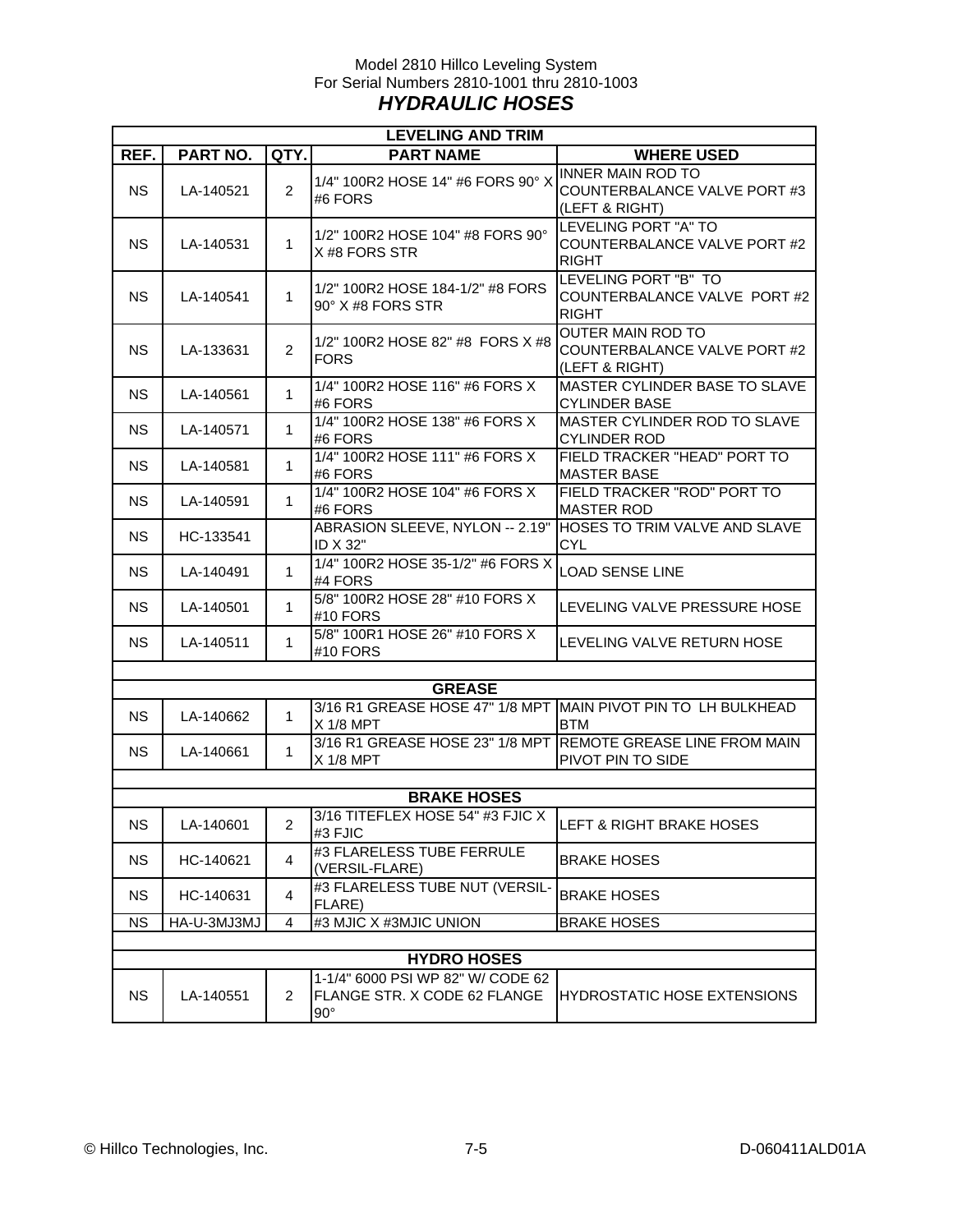#### Model 2810 Hillco Leveling System For Serial Numbers 2810-1001 thru 2810-1003 *HYDRAULIC ADAPTERS*

| <b>LEVELING AND TRIM MANIFOLDS</b> |                  |                |                                        |                                  |  |  |  |  |
|------------------------------------|------------------|----------------|----------------------------------------|----------------------------------|--|--|--|--|
| <b>REF.</b>                        | PART NO.         | QTY.           | <b>PART NAME</b>                       | <b>WHERE USED</b>                |  |  |  |  |
| <b>NS</b>                          | HA-M-6MF6FF      | 1              | #6 ORS SWIVEL NUT RUN TEE              | LOAD SENSE LINE ON COMBINE       |  |  |  |  |
|                                    |                  |                |                                        | PRESSURE AND TANK LINES ON       |  |  |  |  |
| <b>NS</b>                          | HA-M-16FF16MF    | 2              | #16 ORS SWIVEL NUT RUN TEE             | <b>COMBINE</b>                   |  |  |  |  |
|                                    |                  |                | #16 FORS X # 10 MORS REDUCER           | PRESSURE AND TANK LINES ON       |  |  |  |  |
| <b>NS</b>                          | HA-S-16FF10MF    | $\overline{2}$ | W/NUT                                  | <b>COMBINE</b>                   |  |  |  |  |
| <b>NS</b>                          | HA-S-4FP10MO     | 1              | #10 MORB X #4 FPIPE STR                | PRESSURE GUAGE                   |  |  |  |  |
| <b>NS</b>                          | HA-L-4FP4MP      | 1              | #4 PIPE 90 DEG STREET ELBOW            | PRESSURE GUAGE                   |  |  |  |  |
| $N\overline{S}$                    | HA-L-6FF6MF      | $\overline{2}$ | #6 FORS X # 6 MORS 90°                 | FIELD TRACKER VALVE              |  |  |  |  |
| $\overline{\text{NS}}$             | <b>HA-A-10MO</b> | 1              | #10 MORB ALLEN HEAD PLUG               | "T" PORT                         |  |  |  |  |
| <b>NS</b>                          | HA-L-10MF10MO    | 1              | #10 MORS X #10 MORB 90°                | "T" PORT                         |  |  |  |  |
| NS                                 | HA-S-10MF10MO    | $\mathbf{1}$   | #10 MORS X #10 MORB STR                | "P" PORT                         |  |  |  |  |
| <b>NS</b>                          | HA-L-10FF10MF    | 1              | #10 FORS X #10 MORS 90°                | "P" PORT                         |  |  |  |  |
| <b>NS</b>                          | HA-L-8MF8MO      | 1              | #8 MORS X #8 MORB 90°                  | "A" LEVELING PORT                |  |  |  |  |
| <b>NS</b>                          | HA-L-8FF8MF      | 1              | #8 MORS X #8 FORS 90°                  | "B" LEVELING PORT                |  |  |  |  |
| <b>NS</b>                          | HA-S-8MF8MO      | 1              | #8 MORS X #8 MORB STR                  | "B" LEVELING PORT                |  |  |  |  |
| <b>NS</b>                          | HA-S-4MF4M0      | 1              | #4 MORS X #4 MORB STR                  | <b>LOAD SENSE SHUTTLE</b>        |  |  |  |  |
|                                    |                  |                |                                        |                                  |  |  |  |  |
|                                    |                  |                | MAIN CYLINDER AND COUNTERBALANCE VALVE |                                  |  |  |  |  |
| <b>NS</b>                          | HA-L-8MO8MO      |                | #8 MORB $X$ #8 MORB 90 $^{\circ}$      | LEFT AND RIGHT COUNTERBALANCE    |  |  |  |  |
|                                    |                  | 2              |                                        | VALVE PORT #1 TO MAIN CYL BASE   |  |  |  |  |
| NS.                                | HA-L-8MF8MO      | 2              | #8 MORS X #8 MORB 90°                  | LEFT & RIGHT OUTER MAIN CYLINDER |  |  |  |  |
|                                    |                  |                |                                        | <b>ROD</b>                       |  |  |  |  |
| <b>NS</b>                          | HA-L-8MO6MF      | $\overline{2}$ | #8 MORS $X$ #6 MORS 90 $^{\circ}$      | LEFT & RIGHT INNER MAIN CYINDER  |  |  |  |  |
|                                    |                  |                |                                        | <b>ROD</b>                       |  |  |  |  |
| <b>NS</b>                          | HA-T-8MF8MO      | $\overline{2}$ | #8 MORS X #8 MORB STR THREAD           | LEFT & RIGHT COUNTERBALANCE      |  |  |  |  |
|                                    |                  |                | <b>RUN TEE</b>                         | VALVE PORT #2                    |  |  |  |  |
| <b>NS</b>                          | HA-L-6MF6MO      | $\overline{2}$ | #6 MORS $X \# 6$ MORB 90 $^{\circ}$    | LEFT & RIGHT COUNTERBALANCE      |  |  |  |  |
|                                    |                  |                |                                        | VALVE PORT#3                     |  |  |  |  |
| <b>NS</b>                          | HC-140471        | 2              | ZERK, GREASE 1/4-28 90°                | BASE END OF MAIN LEVELING        |  |  |  |  |
|                                    |                  |                |                                        | <b>CYLINDERS</b>                 |  |  |  |  |
| <b>NS</b>                          | HA-L-8MO8MO      | 2              | #8 MORB $X$ #8 MORB 90 $^{\circ}$      | POCV #1 LEFT AND RIGHT LEV CYL   |  |  |  |  |
|                                    |                  |                |                                        | <b>BASE</b>                      |  |  |  |  |
|                                    |                  |                |                                        |                                  |  |  |  |  |
|                                    |                  |                | <b>MASTER AND SLAVE CYLINDERS</b>      |                                  |  |  |  |  |
| <b>NS</b>                          | HA-Q-6MF6MO      | $\overline{2}$ | #6MORS X #6MORB STR THREAD             | MASTER BASE AND ROD PORTS        |  |  |  |  |
|                                    |                  |                | <b>BRANCH TEE</b>                      |                                  |  |  |  |  |
| <b>NS</b>                          | HA-L-6MF6MO      | 1              | #6 MORS X #6 MORB 90°                  | <b>SLAVE ROD PORT</b>            |  |  |  |  |
| <b>NS</b>                          | HA-F-6MF6MO      | 1              | #6 MORS X #6 MORB 45°                  | <b>SLAVE BASE PORT</b>           |  |  |  |  |
|                                    |                  |                |                                        |                                  |  |  |  |  |
| <b>GREASE</b>                      |                  |                |                                        |                                  |  |  |  |  |
| <b>NS</b>                          | HA-S-2MN2FP      | 1              | 1/8 NPSM X 1/8 FPT BULKHEAD            | <b>BULKHEAD CONNECTORS</b>       |  |  |  |  |
|                                    |                  |                | <b>CONNECTOR</b>                       |                                  |  |  |  |  |
| <b>NS</b>                          | HA-NJ-2FN        | 4              | 1/8 NPSM BULKHEAD LOCKNUT              | <b>BULKHEAD CONNECTORS</b>       |  |  |  |  |
| <b>NS</b>                          | HA-L-2FP2MP      | 1              | 1/8 MPT 90 STREET EL                   | <b>MAIN PIVOT PIN</b>            |  |  |  |  |
| <b>NS</b>                          | HC-138011        | 1              | ZERK, GREASE 1/4-28 STR                | <b>MAIN PIVOT PIN</b>            |  |  |  |  |
| <b>NS</b>                          | HA-S-2FP2MN      | 3              | 1/8" NPSM X 1/8" FPT BULKHEAD          | <b>GREASE BULKHEAD MOUNT</b>     |  |  |  |  |
|                                    |                  |                | <b>CONNECTOR</b>                       |                                  |  |  |  |  |
| <b>NS</b>                          | HC-141231        | 1              | ZERK, GREASE 1/8 MPT, 45°              | <b>DROP AXLE PIVOT PIN</b>       |  |  |  |  |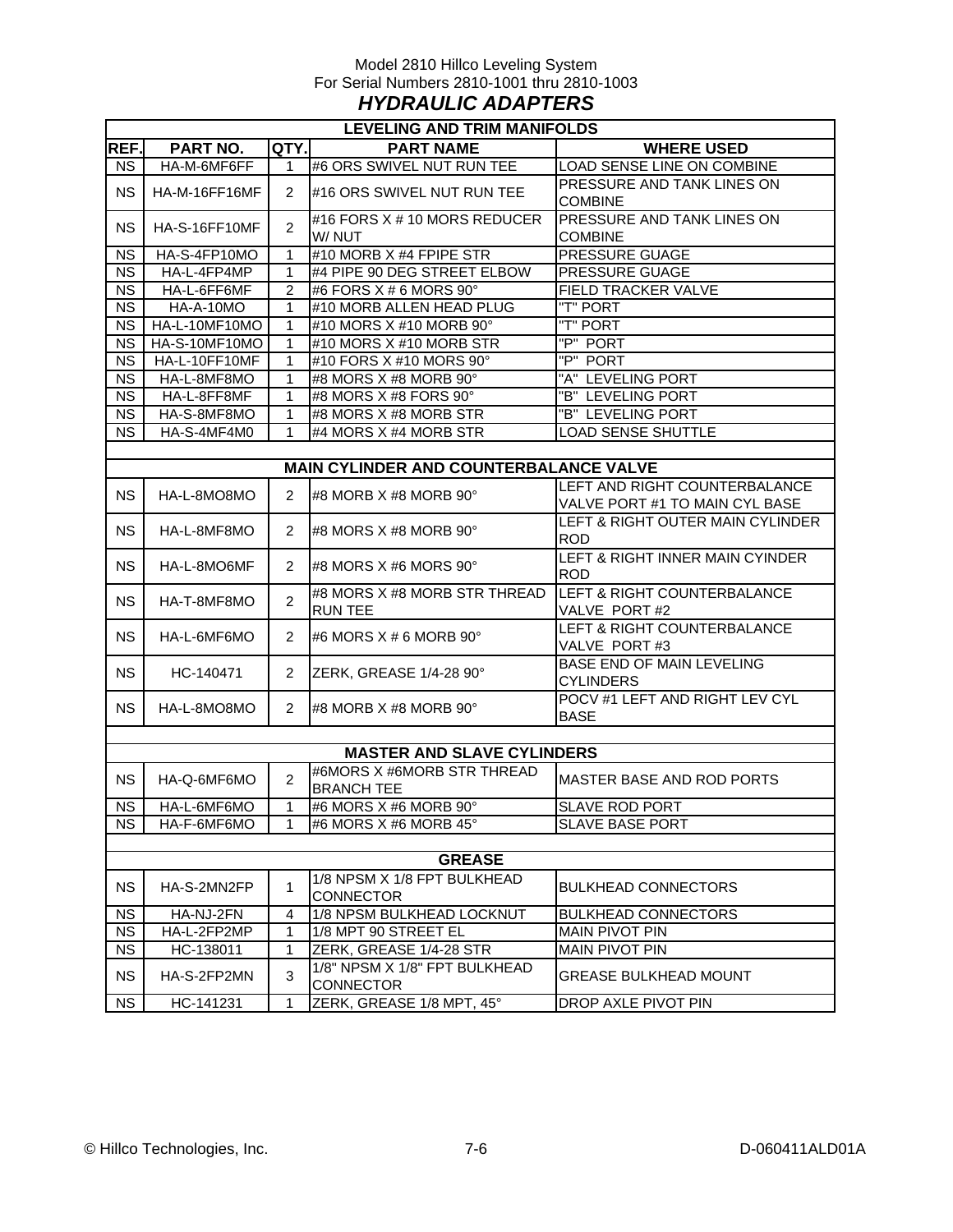## **8** *MISCELLANEOUS*

| <b>DOCUMENTS AND LABELS</b> |                |                                  |                                 |  |  |  |
|-----------------------------|----------------|----------------------------------|---------------------------------|--|--|--|
| <b>PART NO.</b>             | QTY.           | <b>PART NAME</b>                 | <b>DESCRIPTION</b>              |  |  |  |
| LL-133731                   | $\overline{2}$ | LABEL, GREASE 10 HRS             | RH OVERCARRIAGE                 |  |  |  |
| LL-133731                   | 1              | LABEL, GREASE 10 HRS             | LH OVERCARRIAGE                 |  |  |  |
| LL-133731                   | $\overline{1}$ | <b>LABEL, GREASE 10 HRS</b>      | <b>REAR AXLE</b>                |  |  |  |
| LL-133731                   | $\overline{1}$ | <b>LABEL, GREASE 10 HRS</b>      | <b>TT PVT PIN</b>               |  |  |  |
| LL-133731                   | $\overline{1}$ | LABEL, GREASE 10 HRS             | RH TRANS SIDE PLT               |  |  |  |
| LL-133731                   | $\mathbf{1}$   | <b>LABEL, GREASE 10 HRS</b>      | HDR LIFT CYL MNT (MAIN PVT PIN) |  |  |  |
| LL-133731                   | $\overline{2}$ | <b>LABEL, GREASE 10 HRS</b>      | MAIN LEV CYL BOTTOM (RH & LH)   |  |  |  |
| LL-133741                   | $\overline{2}$ | LABEL, GREASE 50 HRS             | MAIN LEV CYL BOTTOM (RH & LH)   |  |  |  |
| LL-133741                   | $\mathbf{1}$   | LABEL, GREASE 50 HRS             | BY BASE END OF SLAVE CYLINDER   |  |  |  |
|                             |                |                                  | REAR FACE 12" ON BOTH SIDES OF  |  |  |  |
| LL-133741                   | 2              | LABEL, GREASE 50 HOURS           | PIVOT PIN                       |  |  |  |
| LL-133741                   | $\overline{2}$ | LABEL, GREASE 50 HRS             | RH AND LH BULKHEAD MOUNT        |  |  |  |
| LA-255951                   | $\mathbf{1}$   | PLATE, SERIAL NUMBER             | LEFT REAR OF UNDERCARRIAGE      |  |  |  |
| LL20-100773                 | $\overline{2}$ | DECAL, GRAY                      | HILLCO 2000 LEVELING SYSTEM     |  |  |  |
| LL20-100782                 | $\mathbf{1}$   | LABEL, SAFETY                    | CAUTION LEVELING SYSTEM CAB     |  |  |  |
| LL20-100783                 | 6              |                                  | FRONT & REAR OF UC LEFT &       |  |  |  |
|                             |                | DANGER, CRUSHING HAZARD          | <b>RIGHT</b>                    |  |  |  |
| LL20-100784                 | $\overline{2}$ | <b>DANGER PINCH POINT</b>        | RH & LH UPPER TRANS FACE PLT    |  |  |  |
| LL20-100785                 | $\mathbf{1}$   | LABEL, SAFETY                    | <b>CAUTION MOVING STEP</b>      |  |  |  |
| LL20-100786                 | $\mathbf{1}$   | <b>WARNING ELECTRONIC</b>        | <b>FRONT OF CONTROL BOX</b>     |  |  |  |
|                             |                | <b>CRUSHING HAZARD</b>           |                                 |  |  |  |
| LL20-100787                 | 2              | LABEL, SAFETY                    | CAUTION LEVELING SYSTEM         |  |  |  |
|                             |                |                                  | <b>HAZARD</b>                   |  |  |  |
| LL20-100788                 | 3              | DANGER HYDRAULIC HAZARD          | 1- EA MAIN CYLINDER             |  |  |  |
| LL20-101868                 | $\mathbf{1}$   | PLATE, CONSOLE SWITCH            |                                 |  |  |  |
| LL20-101869                 | 1              | PLATE, MAXIMUM LEVEL             |                                 |  |  |  |
|                             |                |                                  |                                 |  |  |  |
|                             |                | <b>HOSE CLAMPS AND FASTENERS</b> |                                 |  |  |  |
| HC-140461                   | $\overline{2}$ | <b>BEHRINGER TWIN CLAMP .875</b> | ON OC HOSES BETWEEN             |  |  |  |
|                             |                | <b>DIAMETER</b>                  | <b>CYLINDERS</b>                |  |  |  |
| HC-139451                   | $\overline{2}$ | BEHRINGER TWIN COVER PLATE       | ON OC HOSES BETWEEN             |  |  |  |
|                             |                | (FOR .875)                       | <b>CYLINDERS</b>                |  |  |  |
|                             | $\overline{2}$ | <b>BEHRINGER TWIN BOLT (FOR</b>  | ON OC HOSES BETWEEN             |  |  |  |
| HC-139461                   |                | .875)                            | <b>CYLINDERS</b>                |  |  |  |
| F-HC-6M090F                 | 8              | HC-8.8 M6 X 1.0 X 90             | <b>HYDRO HOSE CLAMPS</b>        |  |  |  |
| F-HNF-6MF                   | $\overline{8}$ | FLHN-8.8 M6 X 1.0                | <b>HYDRO HOSE CLAMPS</b>        |  |  |  |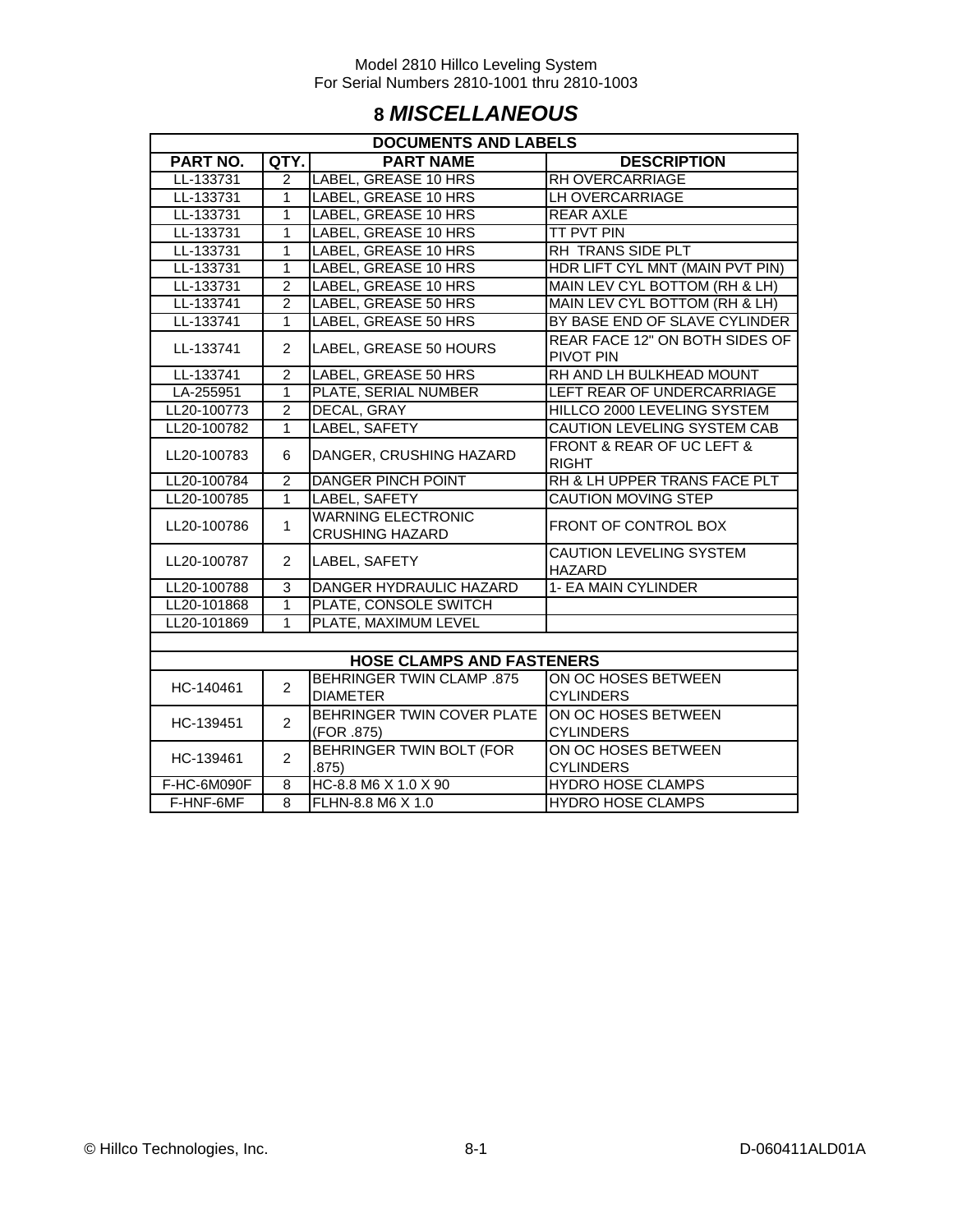## **9** *PART NUMBER INDEX*

| <b>IMBER</b><br>PART              | PAGE<br>'IMBERI  |  |
|-----------------------------------|------------------|--|
| <b>CNH PART NUMBER:</b><br>336945 | $2 - 5$          |  |
| EC-100156                         | $6 - 3$          |  |
|                                   | $6 - 3$          |  |
| EC-100157<br>EC-100158            | $6 - 3$          |  |
| EC-100159                         | $6 - 3$          |  |
| EC-100164                         | $\overline{6-3}$ |  |
| EC-100165                         | $6 - 3$          |  |
| EC-100557                         | $6 - 1$          |  |
| EC-100692                         | $6 - 1$          |  |
| EC-136211                         | $6 - 1$          |  |
| EC-136221                         | $6 - 1$          |  |
| EC-138781                         | $6-1$            |  |
| EC-138791                         | $6 - 1$          |  |
| EC-138801                         | $6 - 1$          |  |
| EC-140611                         | $6 - 1$          |  |
| EC-140751                         | $6 - 1$          |  |
| EC-140761                         | $6 - 1$          |  |
| EC-140771                         | $6 - 1$          |  |
|                                   |                  |  |
| EC-140871                         | $6 - 1$          |  |
| EC-141891                         | $6 - 1$          |  |
| EC-141901                         | $6 - 1$          |  |
| F-CB-10M030F                      | $2 - 7$          |  |
| F-CB-10M030F                      | <u>2-7</u>       |  |
| F-CB-12C56                        | $2 - 7$          |  |
| F-EYB-20M150E                     | $2 - 7$          |  |
| F-FHS-8M016E                      | $2 - 7$          |  |
| $\overline{F}$ -FWH-08            | $2 - 7$          |  |
| $F-FWH-10$                        | $2 - 7$          |  |
| F-HC-08M025F                      | $5 - 1$          |  |
| F-HC-10M035F                      | $5 - 1$          |  |
| F-HC-12M030F                      | $5 - 1$          |  |
| F-HC-12M050F                      | $5-1$            |  |
| F-HC-12M060F                      | $5-1$            |  |
| F-HC-12M070E                      | $7 - 1$          |  |
| F-HC-12M280F                      | 5-1              |  |
| F-HC-16M050E                      | $2 - 7, 3 - 3$   |  |
| F-HC-16M110E                      | $2 - 7$          |  |
| F-HC-16M120E                      | $2 - 7$          |  |
| F-HC-20M070E                      | $3 - 3$          |  |
| F-HC-20M120                       | $3 - 3$          |  |
| F-HC-20M170F                      | 4-1              |  |
| F-HC-20M280E                      | $3 - 3$          |  |
| <u>F-HC-22M150E</u>               | $2 - 5$          |  |
| F-HC-6M090F                       | $3-3, 8-1$       |  |
| F-HC8-08F20                       | $2 - 3$          |  |
| F-HC-8M016F                       | $2 - 7$          |  |
| F-HC-8M025F                       | $2 - 7$          |  |
| $F-HC-8M040F$                     | $3 - 3$          |  |

| NUMBER<br>PART            | <b>PAGE</b><br>NUMBER | NUMBER<br>PART | <b>PAGE</b><br>NUMBER  | <b>NUMBER</b><br>PART   | <b>PAGE</b><br>NUMBER |
|---------------------------|-----------------------|----------------|------------------------|-------------------------|-----------------------|
| IH PART NUMBER:<br>336945 | $2 - 5$               | F-HCF-05C08    | $7 - 3$                | HA-A-10MO               | $7-6$                 |
| EC-100156                 | $6 - 3$               | F-HCF-08M020E  | $3-3, 6-1, 7-3$        | HA-F-6MF6MO             | $7 - 6$               |
| EC-100157                 | $6 - 3$               | F-HCF-08M025E  | $7 - 3$                | HA-L-10FF10MF           | $7-6$                 |
| EC-100158                 | $6 - 3$               | F-HCF-10M016F  | $2 - 7$                | HA-L-10MF10MO           | $7-6$                 |
| EC-100159                 | $6 - 3$               | F-HCF-10M020E  | $2-7, 3-3$             | HA-L-2FP2MP             | $7-6$                 |
| EC-100164                 | $6 - 3$               | F-HCF-10M025E  | $\overline{2}$ -7, 7-3 | HA-L-4FP4MP             | $7-6$                 |
| EC-100165                 | $6 - 3$               | F-HCF-12M025F  | $3 - 3$                | HA-L-6FF6MF             | $7 - 6$               |
| EC-100557                 | $6 - 1$               | F-HCF-12M030E  | $2-7, 3-3$             | HA-L-6MF6MO             | $7-6$                 |
| EC-100692                 | $6 - 1$               | F-HCF-12M040E  | $2 - 7$                | HA-L-8FF8MF             | $7 - 6$               |
| EC-136211                 | $6 - 1$               | F-HCF-8M020E   | $5 - 1$                | HA-L-8MF8MO             | $7 - 6$               |
| EC-136221                 | $6 - 1$               | F-HN5-12C      | $5 - 1$                | HA-L-8MO6MF             | $7-6$                 |
| EC-138781                 | $6 - 1$               | F-HNF-#6C      | $6 - 1$                | HA-L-8MO8MO             | $7 - 6$               |
| EC-138791                 | $6 - 1$               | F-HNF-08ME     | $3-3, 6-1, 7-3$        | HA-M-16FF16MF           | $7-6$                 |
| EC-138801                 | $6 - 1$               | F-HNF-08MF     | $2-7, 3-3, 5-1$        | HA-M-6MF6FF             | $7 - 6$               |
| EC-140611                 | $6 - 1$               | F-HNF-10ME     | $\overline{2}$ -7, 7-3 | HA-NJ-2FN               | $7-6$                 |
| EC-140751                 | $6 - 1$               | F-HNF-10MF     | $2 - 7$                | HA-Q-6MF6MO             | $7-6$                 |
| EC-140761                 | $6 - 1$               | F-HNF-12C      | $2 - 7$                | HA-S-10MF10MO           | $7 - 6$               |
| EC-140771                 | $6 - 1$               | F-HNF-12ME     | $2-7, 2-7$             | HA-S-16FF10MF           | $7 - 6$               |
| EC-140871                 | $6 - 1$               | F-HNF-12MF     | $3 - 3$                | HA-S-2FP2MN             | $7 - 6$               |
| EC-141891                 | $6 - 1$               | F-HNF-20ME     | $2 - 7$                | HA-S-2MN2FP             | $7 - 6$               |
| EC-141901                 | $6 - 1$               | F-HNF-20MF     | $4 - 1$                | HA-S-4FP10MO            | $7-6$                 |
| F-CB-10M030F              | $2 - 7$               | F-HNF-5MF      | $6 - 1$                | HA-S-4MF4M0             | $7 - 6$               |
| F-CB-10M030F              | $2 - 7$               | F-HNF-6MF      | $3-3, 6-1, 8-1$        | HA-S-8MF8MO             | $7 - 6$               |
| F-CB-12C56                | $2 - 7$               | F-HNF-8MF      | $3-3, 5-1$<br>$2 - 7.$ | HA-T-8MF8MO             | $7 - 6$               |
| F-EYB-20M150E             | $2 - 7$               | F-HNJ-05C      | $5 - 1$                | HA-U-3MJ3MJ             | $7 - 5$               |
| F-FHS-8M016E              | $2 - 7$               | F-HNJ-12MF     | $2 - 7$                | HC-100706               | $2-1, 7-1$            |
| F-FWH-08                  | $2 - 7$               | F-HNS-12ME     | $5-1, 7-1$             | HC-101021               | $7 - 3$               |
| $\overline{F-FWH-10}$     | $2 - 7$               | F-HNS-16ME     | $2-7, 3-3$             | HC-101022               | $7 - 3$               |
| F-HC-08M025F              | $5 - 1$               | F-LW-#10       | $7 - 3$                | $\overline{HC}$ -101264 | $7 - 3$               |
| F-HC-10M035F              | $5 - 1$               | F-LW-05        | $5 - 1$                | HC-101842               | $3-1, 7-1$            |
| F-HC-12M030F              | $5 - 1$               | F-LW-12        | $5 - 1$                | HC-102082               | $7 - 3$               |
| F-HC-12M050F              | $5-1$                 | F-LWE-05       | $6 - 1$                | HC-102218               | $3-1, 7-1$            |
| F-HC-12M060F              | $5 - 1$               | F-LWH-08       | $2 - 3$                | HC-133541               | $7 - 5$               |
| F-HC-12M070E              | $7 - 1$               | F-MB-14NR40    | $2 - 7$                | HC-134191               | $7 - 1$               |
| F-HC-12M280F              | 5-1                   | F-MB-14WR26    | $3 - 3$                | HC-134201               | 7-1                   |
| F-HC-16M050E              | $2 - 7, 3 - 3$        | F-PCL-16X32    | $2 - 7$                | HC-134251               | 7-1                   |
| F-HC-16M110E              | $2 - 7$               | F-PCT-03X32    | $2 - 7$                | HC-138011               | 7-6                   |
| F-HC-16M120E              | $2 - 7$               | F-PCT-05X48    | $3-3$                  | HC-138861               | $7 - 3$               |
| F-HC-20M070E              | $3 - 3$               | F-PHM-#6C12    | $6 - 1$                | HC-139151               | $3-1, 7-1$            |
| F-HC-20M120               | $3-3$                 | F-PHM-4M030F   | 6-1                    | HC-139161               | 7-1                   |
| F-HC-20M170F              | 4-1                   | F-PHM-5M050F   | 6-1                    | HC-139181               | $7 - 1$               |
| F-HC-20M280E              | $3-3$                 | F-PHM-6M020F   | 6-1                    | HC-139451               | $3-1, 8-1$            |
| F-HC-22M150E              | $2 - 5$               | F-PQR-08X32    | $2 - 7$                | HC-139461               | $3-1, 8-1$            |
| F-HC-6M090F               | $3-3, 8-1$            | F-SHC-#10C52   | $7 - 3$                | HC-140291               | $7 - 3$               |
| F-HC8-08F20               | $2 - 3$               | F-SHC-20M060E  | $3 - 3$                | HC-140361               | 7-1                   |
| F-HC-8M016F               | $2 - 7$               | F-SSS-04F04    | 7-1                    | HC-140411               | $7 - 3$               |
| F-HC-8M025F               | $2 - 7$               | F-SSS-06C08    | $2 - 3$                | HC-140431               | $7 - 1$               |
| F-HC-8M040F               | 3-3                   | F-UDS-#7X06    | $3 - 3$                | HC-140441               | 7-1                   |

| ≃<br>ш<br>75<br>₹<br>ք         | ≃<br>ш<br>ш<br>୍ର<br><<br>മ<br>௨ |
|--------------------------------|----------------------------------|
| HA-A-10MO                      | 7-6                              |
|                                |                                  |
| HA-F-6MF6MO                    | $7-6$                            |
| HA-L-10FF10MF                  | 7-6                              |
| HA-L-10MF10MO                  | 7-6                              |
| HA-L-2FP2MP                    | 7-6                              |
| HA-L-4FP4MP                    | 7-6                              |
| HA-L-6FF6MF                    | 7-6                              |
| HA-L-6MF6MO<br>HA-L-8FF8MF     | 7-6                              |
| HA-L-8MF8MO                    | 7-6                              |
|                                | 7-6                              |
| HA-L-8MO6MF<br>HA-L-8MO8MO     | $7 - 6$<br>$7-6$                 |
| HA-M-16FF16MF                  | $7-6$                            |
|                                | $7-6$                            |
| HA-M-6MF6FF                    |                                  |
| HA-NJ-2FN                      | 7-6                              |
| HA-Q-6MF6MO                    | 7-6                              |
| HA-S-10MF10MO<br>HA-S-16FF10MF | $7-6$<br>7-6                     |
| HA-S-2FP2MN                    |                                  |
| HA-S-2MN2FP                    | 7-6<br>$7-6$                     |
| HA-S-4FP10MO                   | 7-6                              |
| HA-S-4MF4M0                    | $7-6$                            |
| HA-S-8MF8MO                    | $7-6$                            |
| HA-T-8MF8MO                    | 7-6                              |
| HA-U-3MJ3MJ                    | 7-5                              |
| HC-100706                      | $2-1, 7-1$                       |
| HC-101021                      | $7-3$                            |
| HC-101022                      | $7 - 3$                          |
| HC-101264                      | 7-3                              |
| HC-101842                      | $\frac{3-1}{7-1}$                |
| HC-102082                      | $7 - 3$                          |
| HC-102218                      | $3-1, 7-1$                       |
| HC-133541                      | $7-5$                            |
| HC-134191                      | 7-1                              |
| HC-134201                      | $7 - 1$                          |
| HC-134251                      | $7-1$                            |
| HC-138011                      | $7-6$                            |
| HC-138861                      | $7 - 3$                          |
| HC-139151                      | $3-1, 7-1$                       |
| HC-139161                      | $7 - 1$                          |
| HC-139181                      | $7 - 1$                          |
| HC-139451                      | $3-1, 8-1$                       |
| HC-139461                      | $3-1, 8-1$                       |
| HC-140291                      | $7 - 3$                          |
| HC-140361                      | $7 - 1$                          |
| HC-140411                      | $7 - 3$                          |
| HC-140431                      | $7 - 1$                          |
| HC-140441                      | $7 - 1$                          |